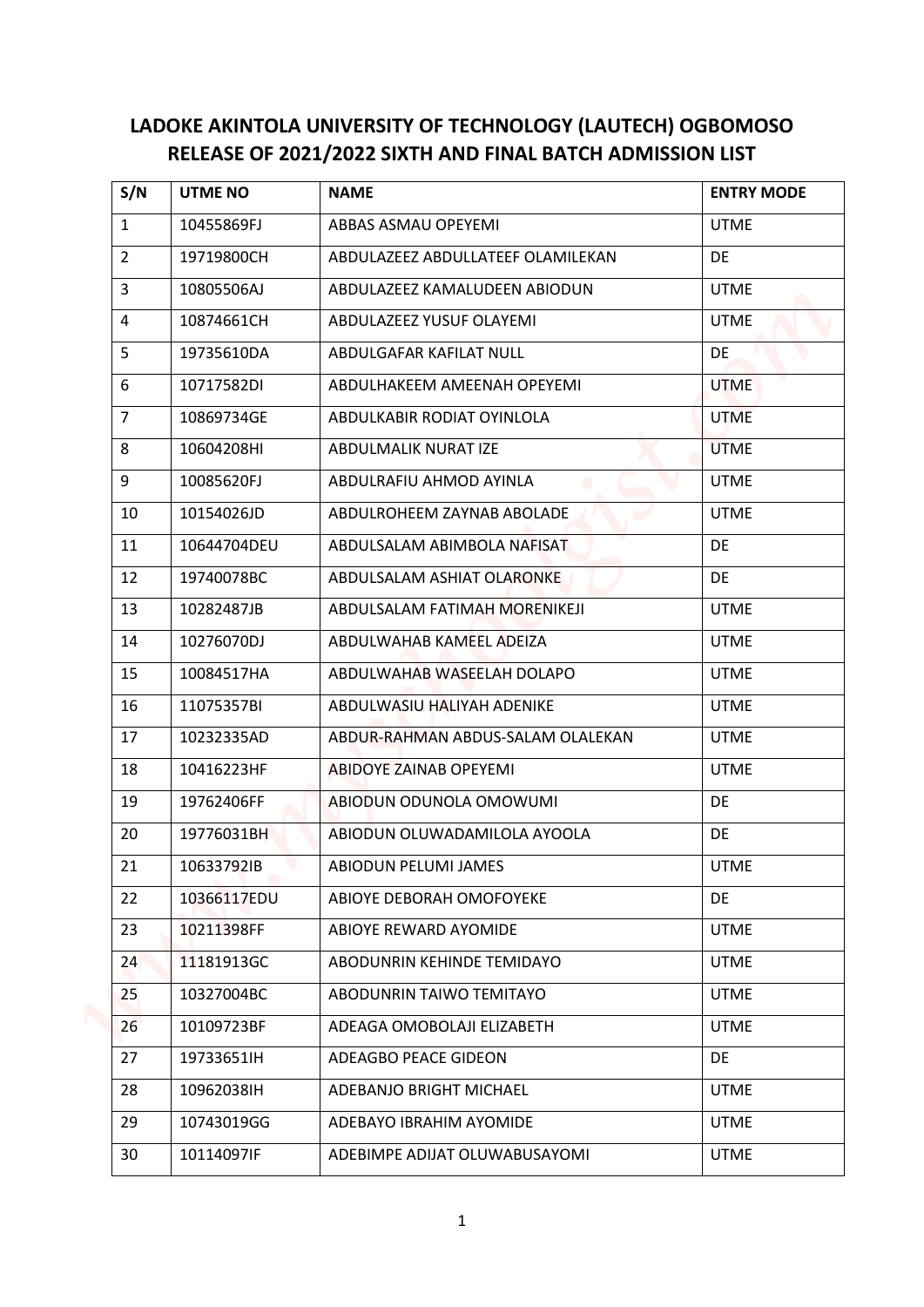| 31 | 19755335CF  | ADEBISI ABOLANLE FUNMILAYO      | DE          |
|----|-------------|---------------------------------|-------------|
| 32 | 10086058AG  | ADEBISI MATTHEW OLUWASEUN       | <b>UTME</b> |
| 33 | 10256798ED  | ADEBOLA BLOSSOM FOLASHADE       | <b>UTME</b> |
| 34 | 10978664GH  | ADEBOLA IBUKUN OLUWATOBILOBA    | <b>UTME</b> |
| 35 | 19771394FH  | ADEBORO JESSICA AYOMIDE         | DE          |
| 36 | 10850636DB  | ADEBOWALE AYOMIDE TIMOTHY       | <b>UTME</b> |
| 37 | 10427695JE  | ADEBOWALE DAMILOLA ISAIAH       | <b>UTME</b> |
| 38 | 10026413HD  | ADEBOWALE VICTOR EMMANUEL       | <b>UTME</b> |
| 39 | 10135667HE  | ADEBOYEJO OLUWAFIYESIMI FAVOUR  | <b>UTME</b> |
| 40 | 11182771BA  | ADEDIGBA GOODNESS ADEDOTUN      | <b>UTME</b> |
| 41 | 19776526IE  | ADEDIRAN MARVELLOUS EMMANUEL    | DE          |
| 42 | 10410318DJ  | ADEDOKUN BUKOLA RAMAT           | <b>UTME</b> |
| 43 | 10129978GJ  | ADEDOKUN IBRAHEEM OYINLOLA      | <b>UTME</b> |
| 44 | 10892999BC  | ADEDOSU KOREDE JAMIU            | <b>UTME</b> |
| 45 | 10424117GB  | ADEFUNMINIYI BLESSING FUNMILAYO | <b>UTME</b> |
| 46 | 10211981FC  | ADEGBENRO ADETOMIWA PRECIOUS    | <b>UTME</b> |
| 47 | 10334856CH  | ADEGBITE ADEOLA BLESSING        | <b>UTME</b> |
| 48 | 10077270ID  | ADEGBOLA ESTHER AYOOLUWA        | <b>UTME</b> |
| 49 | 10529219AF  | ADEGBOYEGA MARIAM ABIMBOLA      | <b>UTME</b> |
| 50 | 10721718EG  | ADEGOKE AZEEZ ADEMOLA           | <b>UTME</b> |
| 51 | 10102486JF  | ADEGUNLEYE ADEYEMI GEORGE       | <b>UTME</b> |
| 52 | 11066263ED  | ADEGUNWA RHODA EWAOLUWA         | <b>UTME</b> |
| 53 | 10013440JF  | ADEJIMI JOSHUA OLUWATIMILEYIN   | <b>UTME</b> |
| 54 | 10209060IF  | ADEJINMI BASHIR ADEDOYIN        | <b>UTME</b> |
| 55 | 11143226BE  | ADEJUMO BOLUWATIFE DEBORAH      | <b>UTME</b> |
| 56 | 11112607BC  | ADEJUMO PHILIP OLUWAFEMI        | <b>UTME</b> |
| 57 | 10320221II  | ADEKANMBI AISHAT OYINKANSOLA    | <b>UTME</b> |
| 58 | 10413784CA  | ADEKANYE TOLUWALOPE OREOFEOLUWA | <b>UTME</b> |
| 59 | 10098907GFU | ADEKUNLE GBEMISOLA FLORENCE     | DE          |
| 60 | 10730989HCU | ADEKUNLE SAMOD OKIKIOLA         | DE          |
| 61 | 11092290EHU | ADEKUNLE ZAINAB OLAITAN         | DE          |
| 62 | 10945215BJU | ADELAKUN ANDREW OLUWATOMIWA     | <b>DE</b>   |
| 63 | 10688831FIU | ADELAKUN KAOSARAT OLAITAN       | DE          |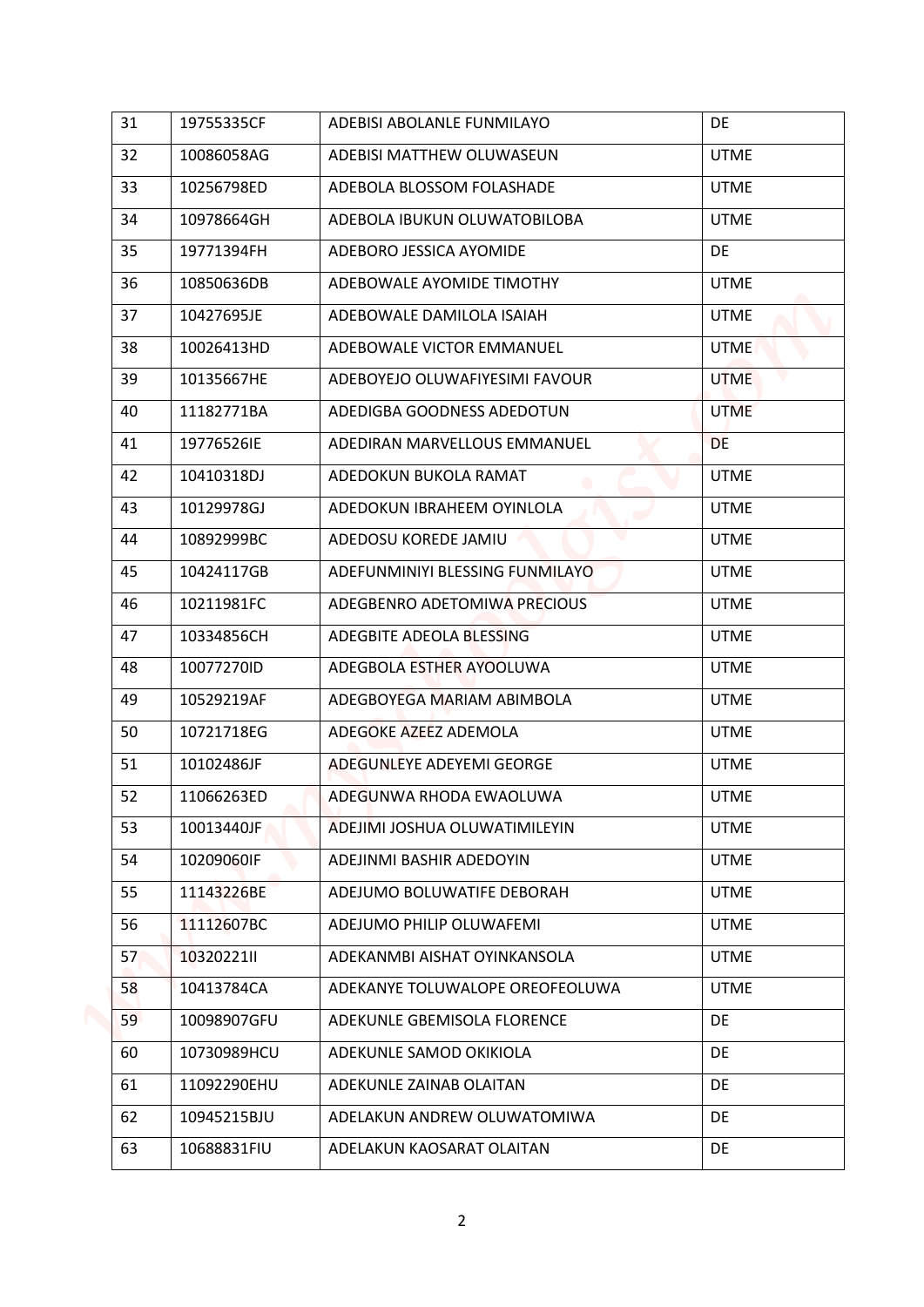| 64 | 11266900BH  | ADELAKUN KEHINDE AKINKUNMI           | <b>UTME</b> |
|----|-------------|--------------------------------------|-------------|
| 65 | 10247500AB  | ADELAKUN MONICA ADEPEJU              | <b>UTME</b> |
| 66 | 10651968GH  | ADELAWON OPEYEMI DAVID               | <b>UTME</b> |
| 67 | 10599293HJ  | ADELEKE AHMAD ADEYEMI                | <b>UTME</b> |
| 68 | 11076494AC  | ADELEKE ISLAMIYAT ADEJOKE            | <b>UTME</b> |
| 69 | 10012876EB  | ADELEKE MAYOWA DAVID                 | <b>UTME</b> |
| 70 | 10793742JA  | ADELEKE OYINDAMOLA QUWIYAT           | <b>UTME</b> |
| 71 | 10741955FH  | ADELEKE SHAMMAH MOJOOLAOLUWA         | <b>UTME</b> |
| 72 | 10003980FE  | ADELEYE OLUWABUKUNMI PRAISE          | <b>UTME</b> |
| 73 | 10778290IA  | ADEMUYIWA ABOLAJI ABDULRAHMAN        | <b>UTME</b> |
| 74 | 10444077DA  | ADENIJI ADEOLA COMFORT               | <b>UTME</b> |
| 75 | 10771950II  | ADENIJI GBOLAHAN JAMES               | <b>UTME</b> |
| 76 | 19755334Cl  | ADENIJI ISAAC ADEKUNLE               | DE          |
| 77 | 19711087HD  | ADENIRAN ISREAL GBOTEMI              | DE          |
| 78 | 19709965EE  | ADENIRAN ITUNU OLUWAFUNMILOLA        | DE          |
| 79 | 11320360HF  | ADENIRAN JESUTOBA EMMANUEL           | <b>UTME</b> |
| 80 | 10282254BE  | ADEOLA MOYOSOREOLUWA MUBARAK         | <b>UTME</b> |
| 81 | 10702410GBU | <b>ADEOTI EUNICE TEMITOPE</b>        | DE          |
| 82 | 19772885EG  | ADEOTI OLUWATOYIN MERCY              | DE          |
| 83 | 10597006FD  | ADEOYE ABIMBOLA OLAYEMI              | <b>UTME</b> |
| 84 | 10307885EC  | ADEOYE JUMAI ADEDOYIN                | <b>UTME</b> |
| 85 | 10888583GI  | ADEOYE SHARON FEHINTOLUWA            | <b>UTME</b> |
| 86 | 10424339HE  | ADEOYE-OKE TEMILOLUWA PEACE          | <b>UTME</b> |
| 87 | 19744715GJ  | ADEPOJU ELIZABETH ENIOLA             | <b>DE</b>   |
| 88 | 10527366DF  | ADEPOJU GRACE ILERIOLUWA             | <b>UTME</b> |
| 89 | 10142040GE  | ADEPOJU OLUWAFEYISAYO ODUNAYO        | <b>UTME</b> |
| 90 | 11274045BJ  | ADEPOJU RAHMOTALAHI OYINKANSOLA      | <b>UTME</b> |
| 91 | 10366411DEU | ADERIBIGBE CHRISTIANA OLUWAGBEMISOLA | DE          |
| 92 | 11119478GA  | ADESANMI TOSIN MATHEW                | <b>UTME</b> |
| 93 | 11258454DI  | ADESHINA DAMILOLA ADEKUNLE           | <b>UTME</b> |
| 94 | 11340475GE  | ADESINA FEYI JOSEPH                  | <b>UTME</b> |
| 95 | 10812173IH  | ADESINA KHALID OLAMIDE               | <b>UTME</b> |
| 96 | 10638339CA  | ADESINA MARYAM ADEWUMI               | <b>UTME</b> |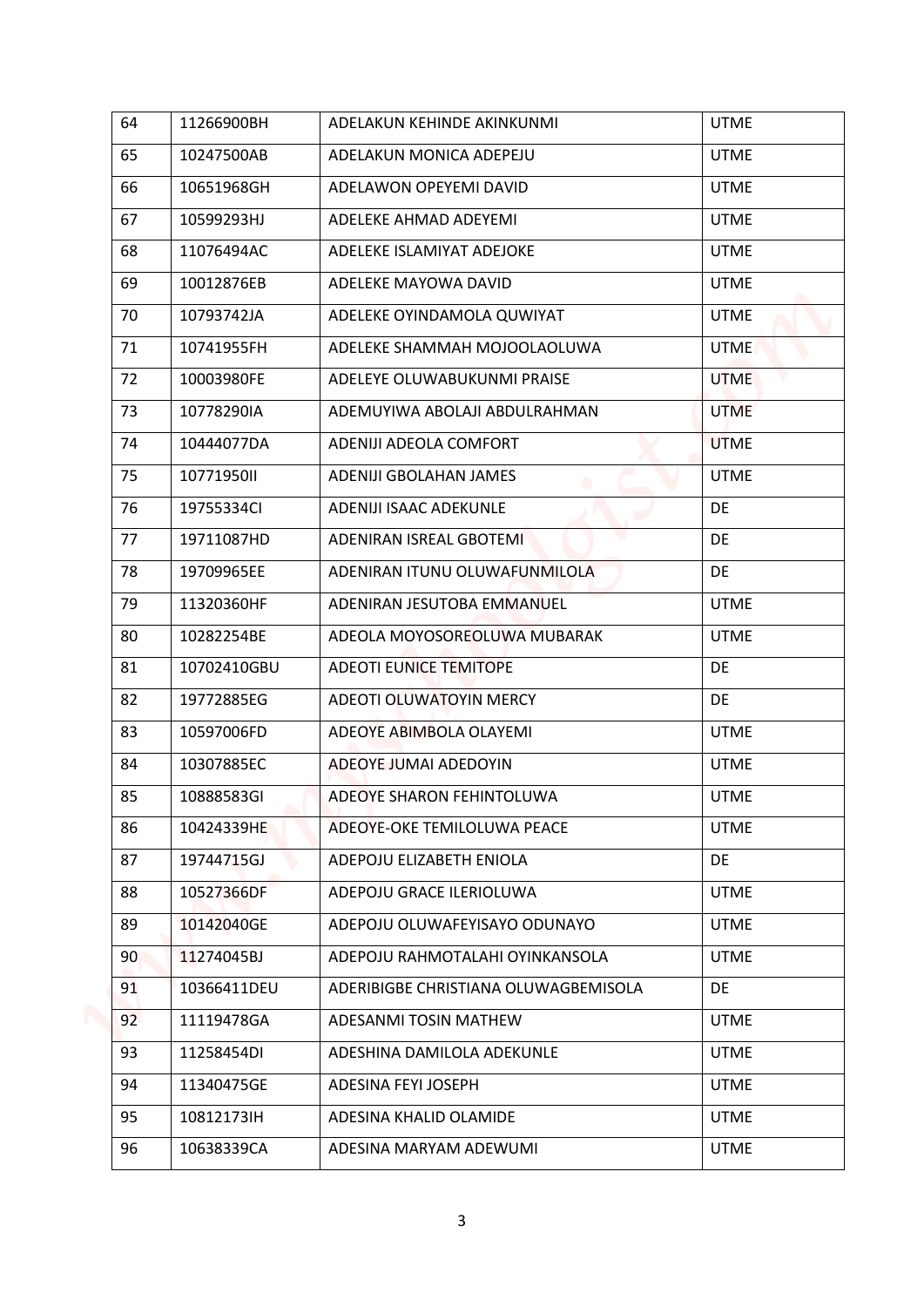| 97  | 10344648ECU | ADESINA TIMILEYIN PHILIP        | DE          |
|-----|-------------|---------------------------------|-------------|
| 98  | 10945267FHU | ADESIYAN ABDULWAARITH OLAOLUWA  | DE          |
| 99  | 11022882BCU | ADETOLA FLORENCE OLUWAFUNMILAYO | DE          |
| 100 | 10188874BI  | ADETOLA INIOLUWA ADEOTI         | <b>UTME</b> |
| 101 | 10505987FF  | ADETUNJI ABDULLAHI ADEMOLA      | <b>UTME</b> |
| 102 | 10628062AF  | ADETUNJI ADEYEMI ELIZABETH      | <b>UTME</b> |
| 103 | 19726874EI  | ADETUNJI JANET BOLA             | DE          |
| 104 | 11147241JE  | ADETUNJI MARIAM ADESEUN         | <b>UTME</b> |
| 105 | 11199617AJ  | ADEWOLE JEREMIAH ADEMOLA        | <b>UTME</b> |
| 106 | 10606240JD  | ADEWUNI FAITH ANUOLUWAPO        | <b>UTME</b> |
| 107 | 19715450HJ  | ADEYANJU FARIDAT TITILAYO       | <b>DE</b>   |
| 108 | 10640928BD  | ADEYEMI ADEDAMOLA CHRISTIANAH   | <b>UTME</b> |
| 109 | 10380607CJ  | ADEYEMI AMINAT AYOMIDE          | <b>UTME</b> |
| 110 | 10259903EAU | ADEYEMI ANJOLA OYINDAMOLA       | DE          |
| 111 | 10250482HGU | ADEYEMI JANET MOJOLAJESU        | DE          |
| 112 | 19727958JE  | ADEYEMI WASIU ADEKUNLE          | DE          |
| 113 | 19741832IF  | ADEYEMO OLALEKAN TOHEEB         | <b>DE</b>   |
| 114 | 19732510BI  | ADEYEYE KEHINDE PATIENCE        | DE          |
| 115 | 19736901DH  | ADEYEYE TAIWO ADEWUMI           | DE          |
| 116 | 11021185FJ  | ADEYINKA JOSHUA ADESHOLA        | <b>UTME</b> |
| 117 | 11113375DG  | ADIGUN PRECIOUS EMMANUEL        | <b>UTME</b> |
| 118 | 10366064AIU | ADIGUN STEPHEN OLUWAFERANMI     | DE          |
| 119 | 10820794CGU | ADIGUN TOSIN SEMEON             | DE          |
| 120 | 19716338DE  | ADIO ADEMOLA AMOS               | DE          |
| 121 | 10469175AI  | ADIO EVANS FEYISAYO             | <b>UTME</b> |
| 122 | 19718520IE  | <b>ADOYI VICTORIA CHARITY</b>   | DE          |
| 123 | 10943268EA  | AFISUNLU ADEMOLA ADEDOTUN       | <b>UTME</b> |
| 124 | 10766741AB  | AFISUNLU SAMUEL ADEDOLAPO       | <b>UTME</b> |
| 125 | 10444444JD  | AFOLABI HULDAH OBAFEMI          | <b>UTME</b> |
| 126 | 11145124ED  | AFOLABI MARTHA TEMILOLUWA       | <b>UTME</b> |
| 127 | 11094233DI  | AFOLABI MARYAM TITILOPE         | <b>UTME</b> |
| 128 | 10016365FAU | AFOLABI OLUTOMIWA VICTOR        | DE          |
| 129 | 19729422GH  | AFOLABI RODIAT OLUWATUNMISE     | DE          |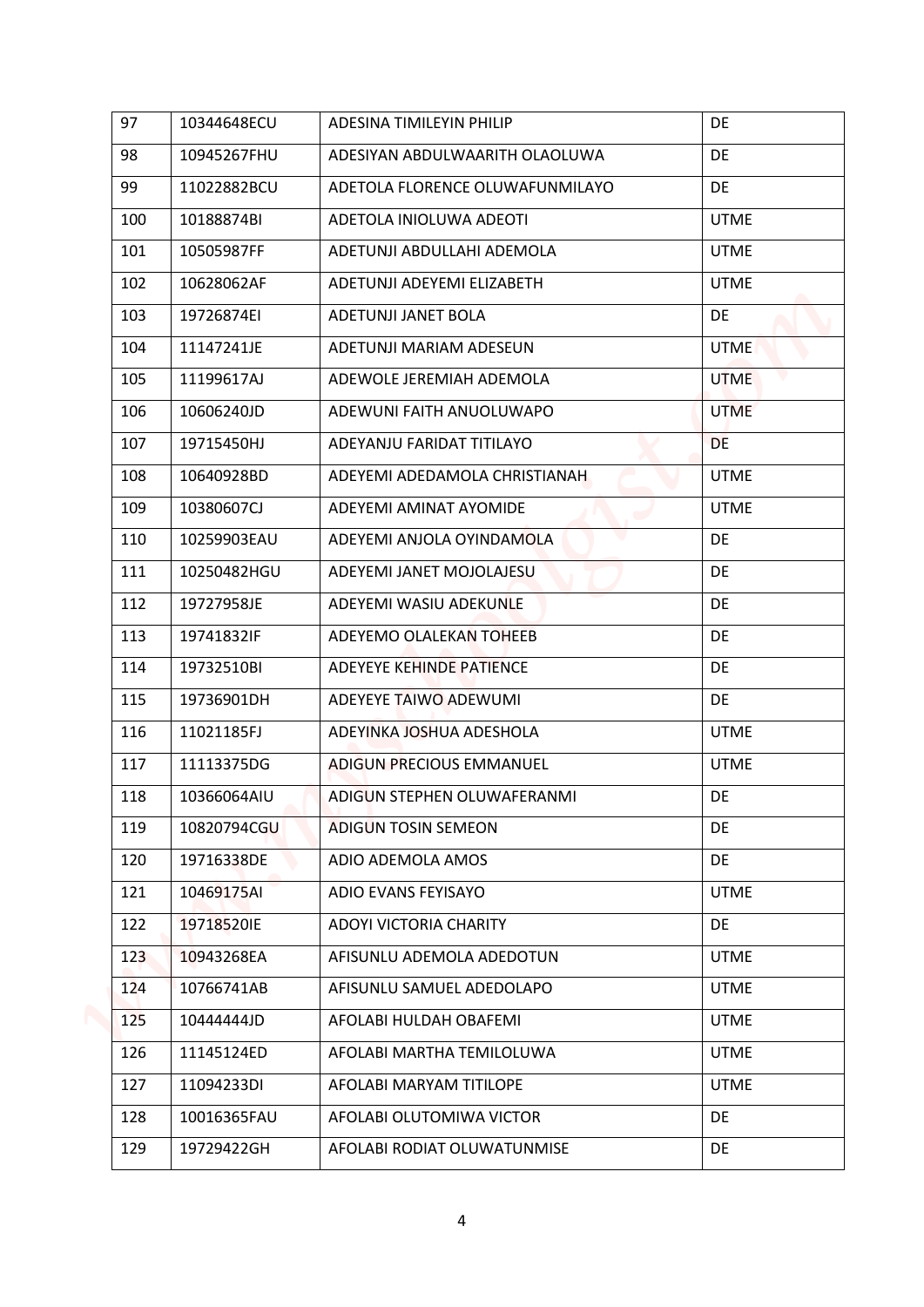| 130 | 11122678GD  | AFOLABI SHERIFF AKINKUNMI     | <b>UTME</b> |
|-----|-------------|-------------------------------|-------------|
| 131 | 10959079EA  | AFOLABI VERONICA OLATEJU      | <b>UTME</b> |
| 132 | 10550937DF  | AGBENIYI KAYODE DAVID         | <b>UTME</b> |
| 133 | 10351493HBU | AGBOOLA ABDULLAH OLADAYO      | <b>DE</b>   |
| 134 | 10137876ED  | AGBOOLA BUKUNMI OLASUBOMI     | <b>UTME</b> |
| 135 | 19700418HA  | AGODI PRECIOUS OLAJUMOKE      | <b>DE</b>   |
| 136 | 11185877AE  | AJADI FARIDAT AYOMIDE         | <b>UTME</b> |
| 137 | 10689901EJ  | AJAGBE DORA AYOMIPOSI         | <b>UTME</b> |
| 138 | 19709924HA  | AJALA FORTUNATE AYOMIDE       | DE          |
| 139 | 11048350EE  | AJALA HAPPINESS INIOLUWA      | <b>UTME</b> |
| 140 | 10479425AH  | AJALA MUTOLIB OPEYEMI         | <b>UTME</b> |
| 141 | 10380399HB  | AJALA SOLOMON OLUSOLA         | <b>UTME</b> |
| 142 | 10513939GB  | AJANI PETER OLUWATOSIN        | <b>UTME</b> |
| 143 | 10331907EH  | AJAO DEBORAH MAYOWA           | <b>UTME</b> |
| 144 | 10928233EAU | AJAO IYINOLUWA OLASUUBOMI     | DE          |
| 145 | 10098594DE  | AJAYI ABEEB ABAYOMI           | <b>UTME</b> |
| 146 | 10652207CJ  | AJAYI BLESSING AYOBAMI        | <b>UTME</b> |
| 147 | 10408245FA  | AJAYI EMMANUEL AYODEJI        | <b>UTME</b> |
| 148 | 10230512EA  | AJAYI OLUWAPAMILERIN ATINUKE  | <b>UTME</b> |
| 149 | 19740105CI  | AJAYI OLUWASEUN ABIODUN       | DE          |
| 150 | 19723633HB  | AJAYI OLUWATOBILOBA MOSES     | DE          |
| 151 | 11302227FHU | AJIBADE ABIODUN SUNDAY        | <b>DE</b>   |
| 152 | 10221337BH  | AJIBADE DORCAS OLUWASIKEMI    | <b>UTME</b> |
| 153 | 11226555JD  | AJIBESIN PRISCILLA ADEBUSOLA  | <b>UTME</b> |
| 154 | 10445891CA  | AJIBOYE NINIOLA PHILEMON      | <b>UTME</b> |
| 155 | 19770186JC  | AKANBI FELICIA ADENIKE        | DE.         |
| 156 | 10202954HA  | AKANBI OLUWAFEMI STEPHEN      | <b>UTME</b> |
| 157 | 10651067FE  | AKANBI PRECIOUS AJIBOLA       | <b>UTME</b> |
| 158 | 10221433CA  | AKANBI ZAINAB ABIODUN         | <b>UTME</b> |
| 159 | 11041688EI  | AKANDE ABDULLAH ADENIYI       | <b>UTME</b> |
| 160 | 10208718EE  | AKANDE FAVOUR EYITAYO         | <b>UTME</b> |
| 161 | 10945420ID  | AKANDE MATTHEW OLUWATIMILEYIN | <b>UTME</b> |
| 162 | 11099698DG  | AKANDE MICHAEL ADEYINKA       | <b>UTME</b> |
|     |             |                               |             |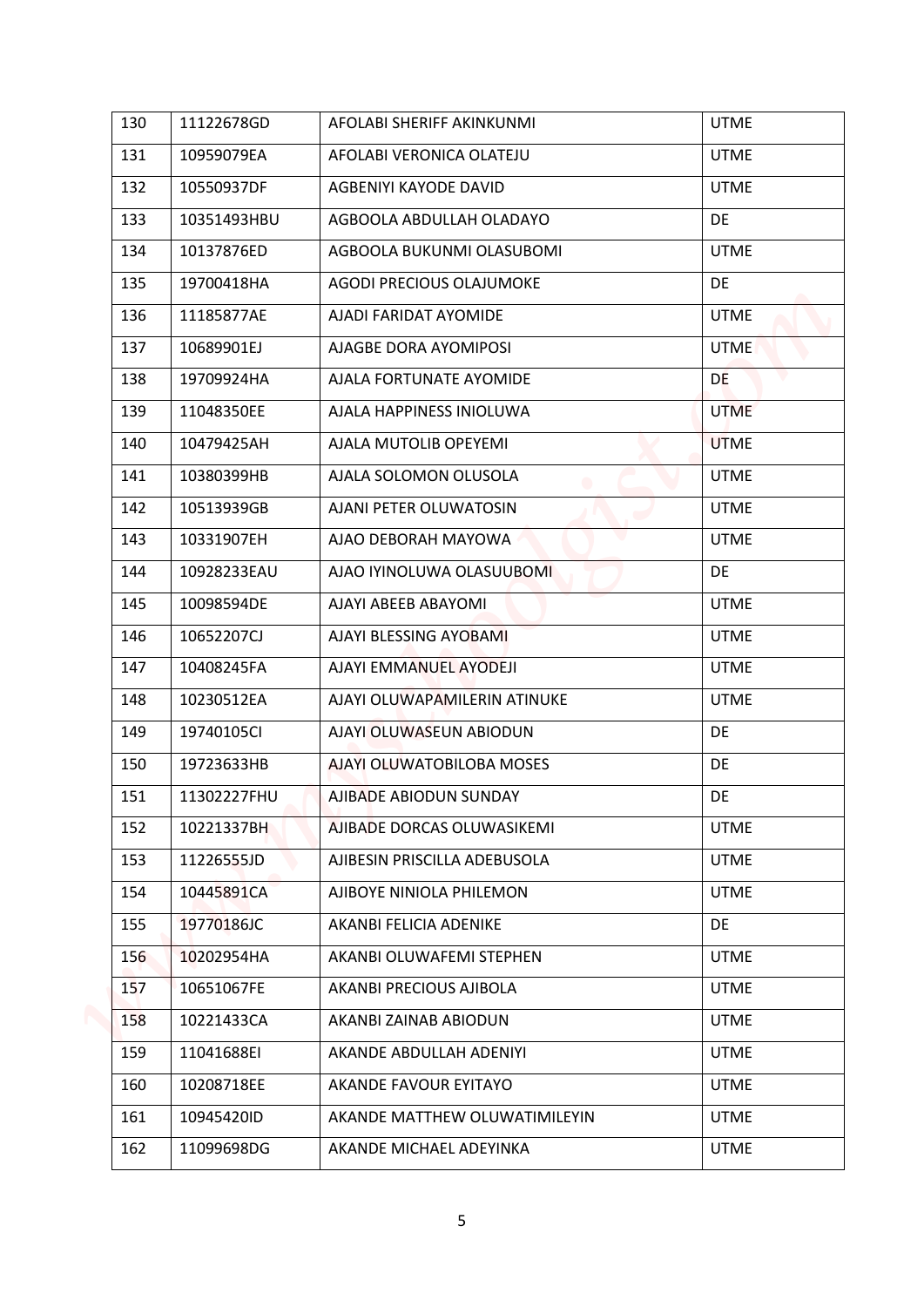| 163 | 19729475AF  | AKANDE MOJOLAOLUWA JOSEPH      | DE          |
|-----|-------------|--------------------------------|-------------|
| 164 | 10960215CH  | AKANDE NAIMOT ADERINOLA        | <b>UTME</b> |
| 165 | 10756618AJ  | AKANDE OYINKANSOLA LEAH        | <b>UTME</b> |
| 166 | 10373987AEU | AKANDE SOFIYYAH OMOWUMI        | DE          |
| 167 | 10472373BH  | AKANDE TIMOTHY MOJEOLUWALOPE   | <b>UTME</b> |
| 168 | 10372010BIU | AKERE DIVINE SENAMI            | DE          |
| 169 | 10366018EJU | AKEULA HIKMOT ADEDAMOLA        | DE          |
| 170 | 11316584FE  | AKINAJO EMMANUEL AKINGBOLA     | <b>UTME</b> |
| 171 | 10366062BEU | AKINBO JANET OLOLADE           | DE          |
| 172 | 10146556JG  | AKINBOADE AYOMIDE VICTORIA     | <b>UTME</b> |
| 173 | 10339408EIU | AKINBOADE SAMSON SEGUN         | DE          |
| 174 | 10420036IC  | AKINBOLA PAUL OLA TOMIWA       | <b>UTME</b> |
| 175 | 10646067BJ  | AKINLADE ZAINAB AYOMIDE        | <b>UTME</b> |
| 176 | 10972573AH  | AKINLEYE PEACE AANUOLUWA       | <b>UTME</b> |
| 177 | 11332215BCU | AKINLOLU GRACE ABOSEDE         | DE          |
| 178 | 11272445GG  | AKINOLA RADIANCE MOYOSOLAOLUWA | <b>UTME</b> |
| 179 | 10351527GG  | AKINPELU GRACE ANUOLUWA        | <b>UTME</b> |
| 180 | 10565078AB  | AKINSOLA JEREMIAH KOLAWOLE     | <b>UTME</b> |
| 181 | 10210260HE  | AKINTARO OLOLADE OLUWAFUNKE    | <b>UTME</b> |
| 182 | 10077218EF  | AKINTAYO OYINDAMOLA MARVELLOUS | <b>UTME</b> |
| 183 | 10159120EA  | AKINTOLA BUSAYO ADERINSOLA     | <b>UTME</b> |
| 184 | 10260692AB  | AKINTOLA JOHN ABIOLA           | <b>UTME</b> |
| 185 | 11304036GCU | AKINTOYE MUHYDEEN ADEWALE      | DE          |
| 186 | 19761602EC  | AKINTOYE STEPHEN ABIOYE        | DE          |
| 187 | 10884724AF  | AKINTUNDE ABIGAIL OREOLUWA     | <b>UTME</b> |
| 188 | 11043081EAU | AKINTUNDE PETER AKINYEMI       | <b>DE</b>   |
| 189 | 11086936AHU | AKINWALE ESTHER TOLUWANI       | DE          |
| 190 | 10154746GH  | AKINWALE OLUWASEYI FAITH       | <b>UTME</b> |
| 191 | 10262902GEU | AKINWUMI ABDULAZEEZ KOLAWOLE   | DE          |
| 192 | 11284270JD  | AKOLADE OLUWATOBI AUGUSTINE    | <b>UTME</b> |
| 193 | 10391430FF  | AKOREDE BOLUWATIFE ELIZABETH   | <b>UTME</b> |
| 194 | 10939111JF  | AKOWE JOSEPHINE UYO            | <b>UTME</b> |
| 195 | 10794451JH  | ALABI AISHA AJOKE              | <b>UTME</b> |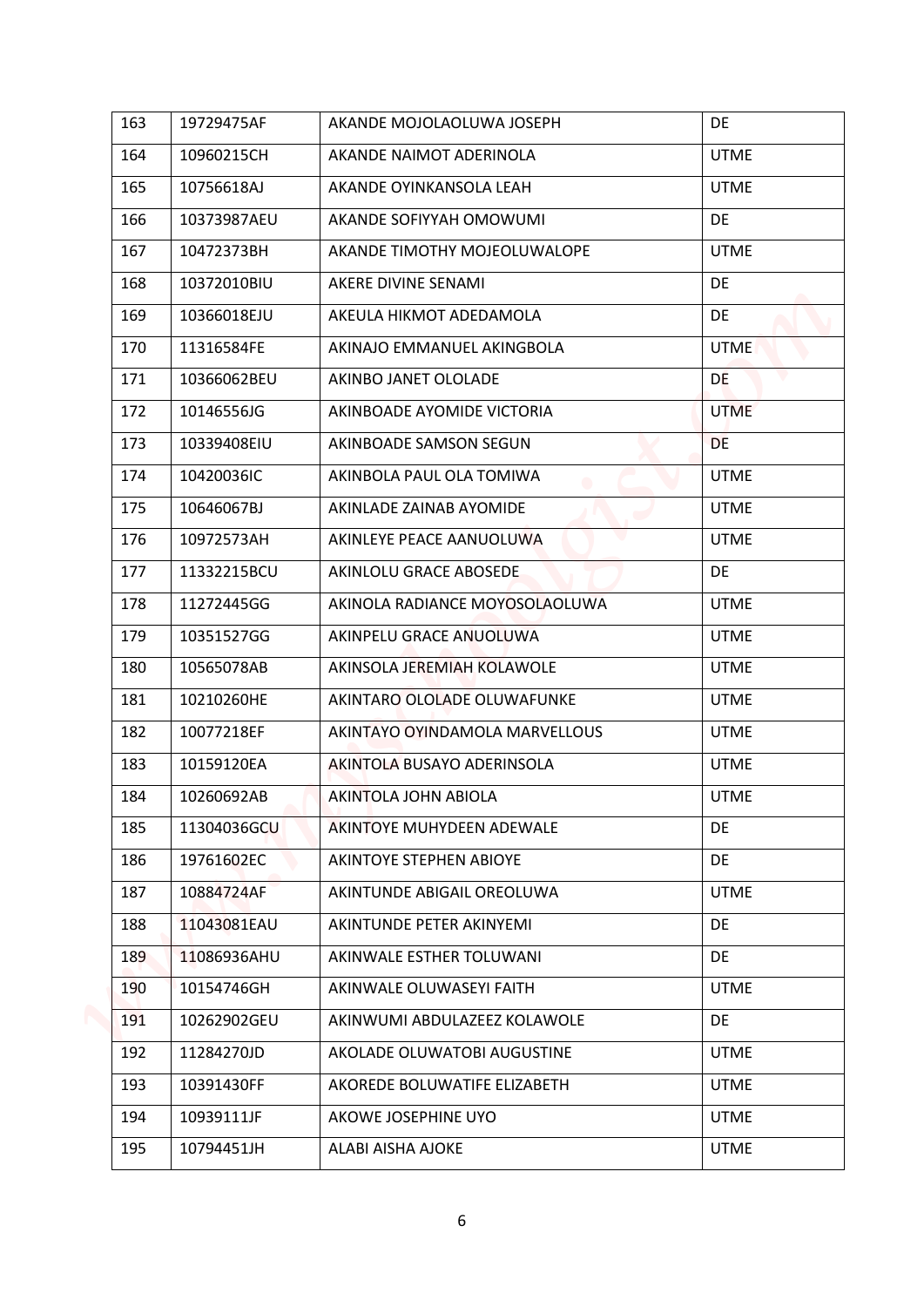| 196 | 10183382AE  | ALABI ARAFAT ADEBUKOLA          | <b>UTME</b> |
|-----|-------------|---------------------------------|-------------|
| 197 | 19736785JE  | ALABI JOHN JESUBUYIKUNMI        | DE          |
| 198 | 10238244CHU | ALADE OLAYINKA DEBORAH          | DE          |
| 199 | 19752355EB  | ALADE ROFIAT OLUWATOSIN         | DE          |
| 200 | 10748647GA  | ALADELOYE JEREMIAH ADEOLU       | <b>UTME</b> |
| 201 | 11345439BD  | ALAKUNLE SUNDAY OLANREWAJU      | <b>UTME</b> |
| 202 | 10306597CG  | ALAO OLUWADAMILOLA HELEN        | <b>UTME</b> |
| 203 | 10842632IE  | ALIMI AL-AMEEN OPEYEMI          | <b>UTME</b> |
| 204 | 11301951BCU | ALLI ADENIKE MARY               | DE          |
| 205 | 11150705IB  | ALLI-BALOGUN IMRAN AYOBAMI      | <b>UTME</b> |
| 206 | 10597305CJ  | ALUKO OLUWADAMILOLA OLOLADE     | <b>UTME</b> |
| 207 | 10394391JG  | AMADI EMEKA PELUMI              | <b>UTME</b> |
| 208 | 11039249JA  | AMAO ADEWOLE PAUL               | <b>UTME</b> |
| 209 | 10779248BJ  | AMAO JOSHUA KOLADE              | <b>UTME</b> |
| 210 | 10947356JF  | AMUZAT SOBURAT ADEBOLA          | <b>UTME</b> |
| 211 | 11223378CB  | ANIFOWOSHE FATHIA OLUWADUMININU | <b>UTME</b> |
| 212 | 10951730GI  | ARAOYE TOMIWA SAMUEL            | <b>UTME</b> |
| 213 | 10909441FJ  | AREMO KINDNESS OLUWAROTIMI      | <b>UTME</b> |
| 214 | 10825826GC  | AREMU ABDULBASIT OPEYEMI        | <b>UTME</b> |
| 215 | 10034421AI  | AREMU AISHA BOLUWATIFE          | <b>UTME</b> |
| 216 | 10174821HJ  | AREMU SULIAT BLESSING           | <b>UTME</b> |
| 217 | 10329177IJ  | ARIBISALA OLUWANIFEMI OLUBUKOLA | <b>UTME</b> |
| 218 | 10685367HBU | ATOYEBI LIFTED DOLAPO           | DE          |
| 219 | 10373576HD  | ATTE OLUWANIFEMI KINGSLEY       | <b>UTME</b> |
| 220 | 10627986DJ  | AWOLOLA ZAINAB OLUWADOLAPO      | <b>UTME</b> |
| 221 | 11165406BG  | AWOMOLAJI IFEOLUWA OLUWASEUN    | <b>UTME</b> |
| 222 | 10458864JF  | AWOPEGBA MICHEAL ABIOYE         | <b>UTME</b> |
| 223 | 19710764HC  | AWOTUYI OLUWAPELUMI DANIEL      | DE          |
| 224 | 10145450BJ  | AYANBUKOLA ENIOLA ABIODUN       | <b>UTME</b> |
| 225 | 10376740IH  | AYANTOLA MOTUNRAYO SARAH        | <b>UTME</b> |
| 226 | 10643106HF  | AYANWOLE TEMITOPE MARIAM        | <b>UTME</b> |
| 227 | 10723785FD  | AYELESO ISRAEL OREOLUWA         | <b>UTME</b> |
| 228 | 10813760HJ  | AYELO ISRAEL OLANREWAJU         | <b>UTME</b> |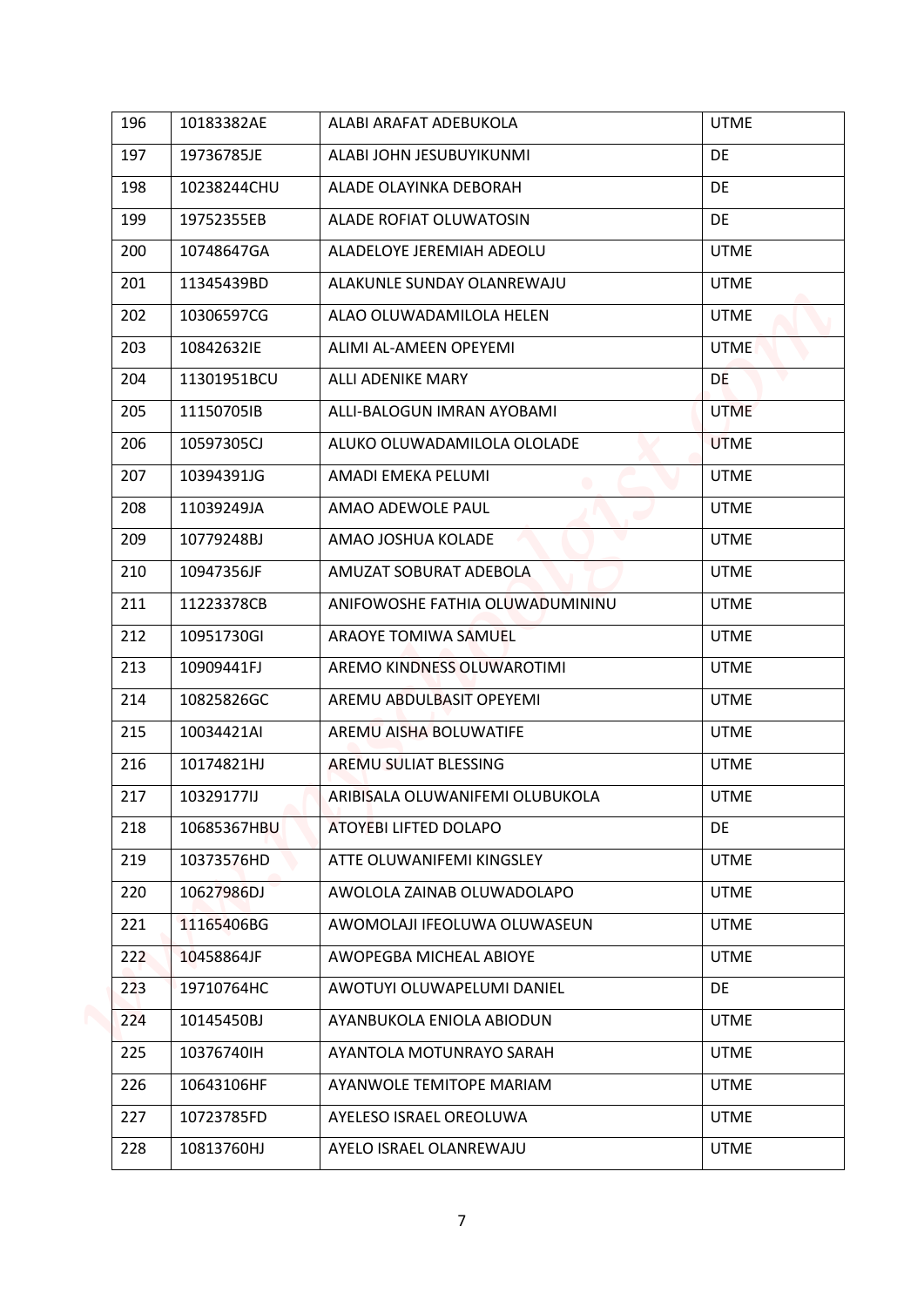| 229 | 10369883JE  | AYINDE OLUWADUNSIN OLANREWAJU         | <b>UTME</b> |
|-----|-------------|---------------------------------------|-------------|
| 230 | 11023279ICU | AYORINDE CHERISH OLUWATOBILOBA        | DE          |
| 231 | 10743499IB  | <b>AZEEZ AISHAT OPEYEMI</b>           | <b>UTME</b> |
| 232 | 10739857EG  | <b>AZEEZ KARIMOT ADEWUMI</b>          | <b>UTME</b> |
| 233 | 10169912GC  | AZEEZ OLUWADAMILOLA PRECIOUS          | <b>UTME</b> |
| 234 | 10366185DDU | <b>BABABODE BLESSING OLUWAPELUMI</b>  | DE          |
| 235 | 19721850IF  | BABALOLA MARVELOUS ADEKOLA            | DE          |
| 236 | 10628404EG  | BABALOLA NUDROT MOTUNRAYO             | <b>UTME</b> |
| 237 | 10240474DAU | <b>BABALOLA OLUWASEGUN BOLUWATIFE</b> | <b>DE</b>   |
| 238 | 10652257HD  | BABALOLA OLUWATIMILEYIN DAVID         | <b>UTME</b> |
| 239 | 10366271GGU | <b>BABALOLA VICTORIA OYENIKE</b>      | <b>DE</b>   |
| 240 | 10212352AGU | <b>BABATOPE OLASUBOMI DANIEL</b>      | DE          |
| 241 | 10453166CA  | <b>BABATUNDE ESTHER ADESOLA</b>       | <b>UTME</b> |
| 242 | 11000012ED  | <b>BADEJO JOY ENIOLA</b>              | <b>UTME</b> |
| 243 | 19749330JF  | <b>BADMUS BASHIR ISHOLA</b>           | DE          |
| 244 | 19766319FD  | <b>BADMUS HAMMED OLADIPUPO</b>        | DE          |
| 245 | 19772074FE  | <b>BADMUS KARIMOT OYEBISI</b>         | DE          |
| 246 | 19744020CA  | <b>BADMUS MAZIDAT NINIOLA</b>         | DE          |
| 247 | 1065787811  | <b>BADMUS TEMITAYO AYOBAMI</b>        | <b>UTME</b> |
| 248 | 11330782EDU | <b>BALOGUN YUSUF ADEDOYIN</b>         | DE          |
| 249 | 10528522FJ  | <b>BAMIDELE ALFRED MARK</b>           | <b>UTME</b> |
| 250 | 11085028AI  | <b>BAMIDELE EMMANUEL TEMIDAYO</b>     | <b>UTME</b> |
| 251 | 19721021FA  | <b>BARUWA TEMITOPE DEBORAH</b>        | DE          |
| 252 | 10682230HD  | <b>BELLO ABIBAT WURAOLA</b>           | <b>UTME</b> |
| 253 | 11143838CBU | <b>BELLO KEHINDE ADUNNI</b>           | <b>DE</b>   |
| 254 | 10831111BI  | BELLO MAISARAT TITILOPE               | <b>UTME</b> |
| 255 | 11231722BF  | <b>BELLO MUBARAK KEHINDE</b>          | <b>UTME</b> |
| 256 | 10398005CBU | BELLO SULIYAT OLAMIDE                 | DE          |
| 257 | 10393936AG  | <b>BIOKU YUSUF AKANDE</b>             | <b>UTME</b> |
| 258 | 10062612BJ  | BISADE-PHILLIPS SAMUEL OLUWATIMILEYIN | <b>UTME</b> |
| 259 | 19732597EI  | <b>BOLAJI ADEWUNMI MATTHEW</b>        | <b>DE</b>   |
| 260 | 11108300DC  | <b>BONIFACE TOBIT FRIDAY</b>          | <b>UTME</b> |
| 261 | 10942887BJ  | <b>BUSARI ABDULSOBUR OYEKUNLE</b>     | <b>UTME</b> |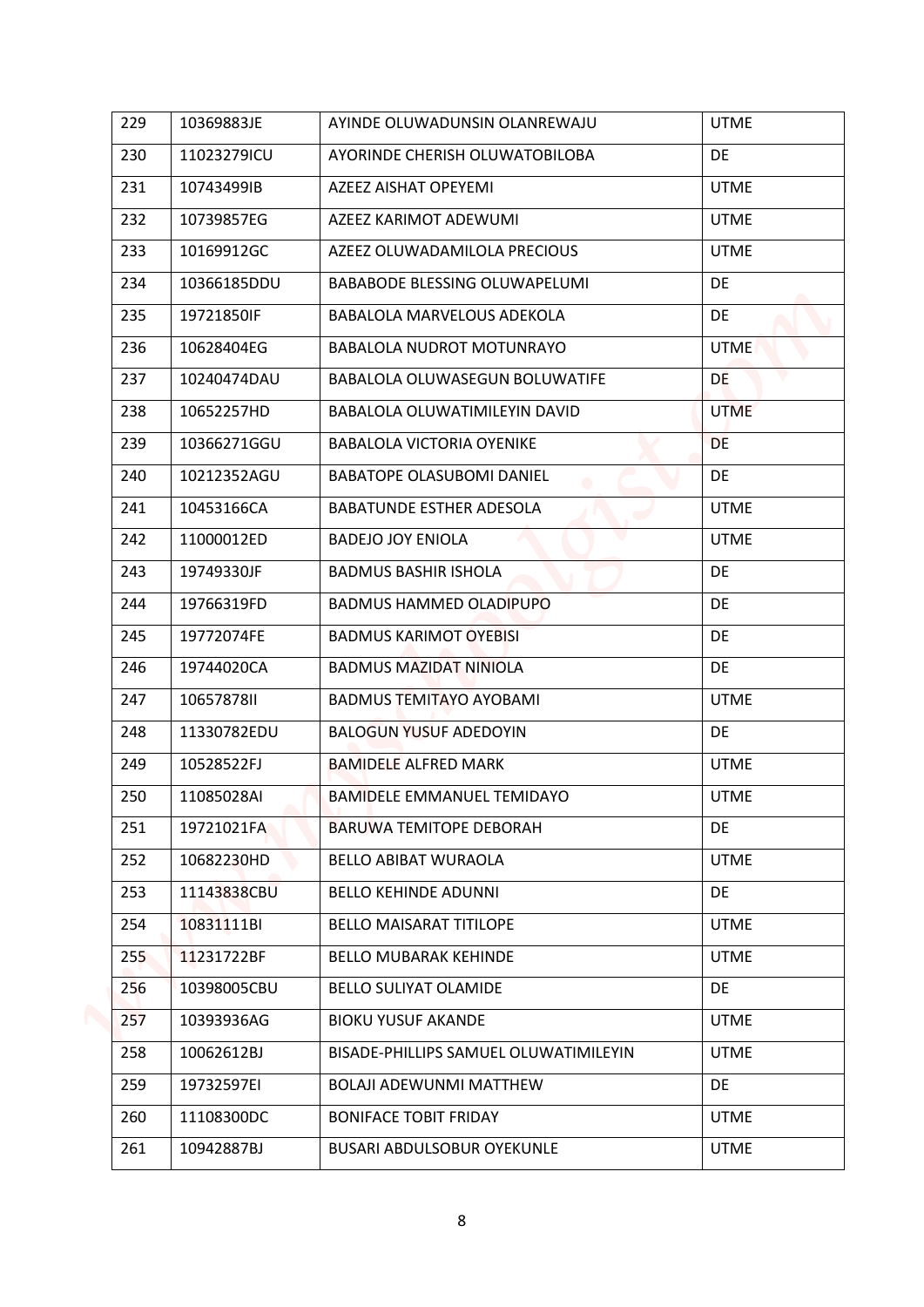| 262 | 11234093IA  | <b>BUSARI NURUDEEN AKOLADE</b>      | <b>UTME</b> |
|-----|-------------|-------------------------------------|-------------|
| 263 | 10112547HJ  | CHINEDU CHIOMA JOY                  | <b>UTME</b> |
| 264 | 10426872EB  | DAHOOD EYITAYO ZAINAB               | <b>UTME</b> |
| 265 | 10973688FH  | DAUDA AMIDAT OLAYOONU               | <b>UTME</b> |
| 266 | 11032533GCU | DAUDA IDRIS OLANIYI                 | DE          |
| 267 | 10087041GE  | DAVID PRAISE OLUWASEGUN             | <b>UTME</b> |
| 268 | 19728719EC  | DAVIES OLAMIPOSI SOLOMON            | DE          |
| 269 | 10552593BE  | DAWODU ZAINAB SERAH                 | <b>UTME</b> |
| 270 | 10062320CC  | DOKUN IRETOMIWA OLUFUNMI            | <b>UTME</b> |
| 271 | 10103496HC  | DUDUSOLA OYINKANSOLA OLUWATOLA      | <b>UTME</b> |
| 272 | 10833971HB  | DURODOLA OLUWATOSIN IBUKUNOLUWA     | <b>UTME</b> |
| 273 | 10224728CJ  | DUROSAWO ISRAEL ADEYEMI             | <b>UTME</b> |
| 274 | 11237758EG  | ELUBANJO ANUOLUWAPO KOREDE          | <b>UTME</b> |
| 275 | 19722606EI  | EPETADE LYDIA TIMILEHIN             | DE          |
| 276 | 10588163AE  | EYINADE VICTOR ADEBAYO              | <b>UTME</b> |
| 277 | 10492903CC  | FABUNMI OLUWAFIKUNAYOMI ADEJOKE     | <b>UTME</b> |
| 278 | 10344818BH  | FADAYINI IFEOLUWA RHODA             | <b>UTME</b> |
| 279 | 10203772EB  | <b>FADERO MARVELOUS EKUNOLA</b>     | <b>UTME</b> |
| 280 | 10798312FH  | FADEYI ELISHA SINAAYO               | <b>UTME</b> |
| 281 | 10572874IH  | <b>FADOYIN SEMILORE MARY</b>        | <b>UTME</b> |
| 282 | 10489636CGU | FAJUYITAN MAYOWA ISEOLUWA           | DE          |
| 283 | 11349599EG  | FALADE PRECIOUS OLUWASEYIFUNMITAN   | <b>UTME</b> |
| 284 | 10821193JA  | FAMUYIDE STELLA ABOSEDE             | <b>UTME</b> |
| 285 | 11032007II  | FANIYI OLAJUMOKE AYOMIDE            | <b>UTME</b> |
| 286 | 10357600ID  | FASANYA MARYAM OLUWATOSIN           | <b>UTME</b> |
| 287 | 19710835FD  | FATORISA OLADOTUN ALABA             | DE          |
| 288 | 10362640JF  | FOLARANMI PRECIOUS OLUWAFUNKE       | <b>UTME</b> |
| 289 | 11239082FB  | FOLORUNSHO OMOKEHINDE SARAH         | <b>UTME</b> |
| 290 | 19733820GF  | <b>GARUBA MARIAM OPEYEMI</b>        | DE          |
| 291 | 19773887EH  | <b>GBADEBO PETER ADEDAMOLA</b>      | DE.         |
| 292 | 10844091HC  | <b>GBADEGESIN BARNABAS JESUJOBA</b> | <b>UTME</b> |
| 293 | 11172326BE  | <b>GBOYELADE DAMILARE ADEEL</b>     | <b>UTME</b> |
| 294 | 10616928DJ  | HAMMED MUIZAT OLOLADE               | <b>UTME</b> |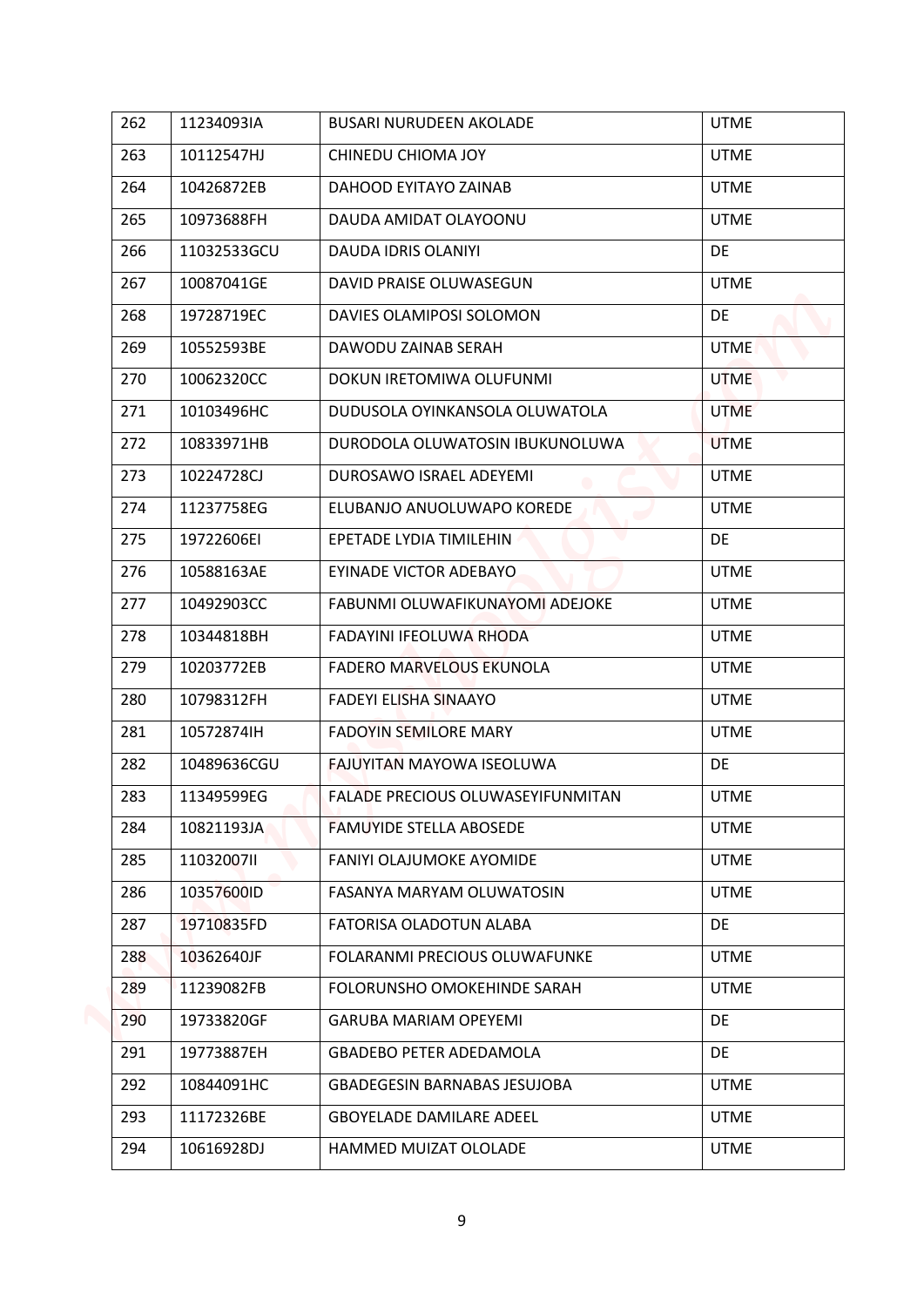| 296<br>11308259ADU<br>HAMMED SODIQ TOLASE<br>DE<br>297<br>10864972JB<br>HAMMED TOHEEB OLAMILEKAN<br><b>UTME</b><br>298<br><b>UTME</b><br>10130021DH<br>HAMZAT OJO MATHEW<br>299<br>10470869GH<br>HASHIM QANITAH AYOMIDE<br><b>UTME</b><br>300<br>11127291JFU<br>HASSAN AMMAARAT AJOKE<br>DE<br>301<br><b>UTME</b><br>10269410DH<br>HASSAN DARASIMI DANIEL<br>302<br>11141022DAU<br>HUSSAIN HIBATUMUJEEB ADEOTI<br>DE<br>303<br>10514408BC<br><b>IBRAHEEM ESTHER ADEDOYIN</b><br><b>UTME</b><br>304<br>10425779CC<br><b>IBRAHIM ABDULAZEEZ OLAJUWON</b><br><b>UTME</b><br>305<br>10238866AEU<br><b>IBRAHIM PROMISE OLUWAGBOGO</b><br>DE<br><b>UTME</b><br>306<br>10749760BJ<br>IBRAHIM RAHMATULLAHI ADERANTI<br>307<br>10644808BDU<br><b>IFAJOYE SULIAT MOJISOLA</b><br>DE<br>308<br>DE<br>10676718CCU<br><b>IGE FRANCISCA FUNMILAYO</b><br>309<br>10062060CG<br><b>IGE TOYEEBAH MOJISOLA</b><br><b>UTME</b><br>310<br>10879781JA<br>ILELABOYE RACHEAL IYANUOLUWA<br><b>UTME</b><br>311<br>10465906BI<br><b>INYAM FAITH ELAM</b><br><b>UTME</b><br>312<br>ISAMOT AMINAT OLUWABUKOLA<br>DE<br>19737484DE<br>313<br><b>UTME</b><br>10792375CA<br><b>ISAMOT ROQEEB SEGUN</b><br>314<br>10168675IH<br><b>ISHOLA OLUWADUNSIN PRECIOUS</b><br><b>UTME</b><br>315<br>10796364IB<br><b>ISHOLA SUKURA OPEYEMI</b><br><b>UTME</b><br>316<br>11210632EB<br><b>UTME</b><br><b>IWOK BESTWEALTH ETINYENE</b><br>317<br>DE<br>10321385IIU<br>JAMES INIOLUWA DEBORAH<br>318<br><b>UTME</b><br>10220468AF<br>JAYEOBA EMMANUEL DAMILARE<br>JIMOH AISHAT OMOLABAKE<br>319<br>10795210FB<br><b>UTME</b><br>320<br>10717945BG<br><b>JIMOH UTHMAN ALABI</b><br><b>UTME</b><br>321<br>10978950IC<br>JOHNSON MONISOLA BEATRICE<br><b>UTME</b><br>322<br>10151618EC<br>JOKOTOLA FUNMILOLA ADELOYIN<br><b>UTME</b><br>323<br>11027450IC<br>JOKOTOYE STEPHEN AYOMIDE<br><b>UTME</b><br>324<br>19771116BI<br>JOSEPH FAITH CHIOMA<br>DE<br>325<br>10782958EE<br><b>JOSEPH OKIKIKRISTI RACHEAL</b><br><b>UTME</b><br>326<br>10856518DJU<br><b>JULIUS JOY BISOLA</b><br>DE<br>327<br>11181039GF<br>KAMIL MUSTAPHA PRECIOUS<br><b>UTME</b> | 295 | 11110719FA | HAMMED SHAKEERAH OLUSOLA | <b>UTME</b> |
|-----------------------------------------------------------------------------------------------------------------------------------------------------------------------------------------------------------------------------------------------------------------------------------------------------------------------------------------------------------------------------------------------------------------------------------------------------------------------------------------------------------------------------------------------------------------------------------------------------------------------------------------------------------------------------------------------------------------------------------------------------------------------------------------------------------------------------------------------------------------------------------------------------------------------------------------------------------------------------------------------------------------------------------------------------------------------------------------------------------------------------------------------------------------------------------------------------------------------------------------------------------------------------------------------------------------------------------------------------------------------------------------------------------------------------------------------------------------------------------------------------------------------------------------------------------------------------------------------------------------------------------------------------------------------------------------------------------------------------------------------------------------------------------------------------------------------------------------------------------------------------------------------------------------------------------------------------------------------------------------------------------------------------------------------------------------------------------------------------------|-----|------------|--------------------------|-------------|
|                                                                                                                                                                                                                                                                                                                                                                                                                                                                                                                                                                                                                                                                                                                                                                                                                                                                                                                                                                                                                                                                                                                                                                                                                                                                                                                                                                                                                                                                                                                                                                                                                                                                                                                                                                                                                                                                                                                                                                                                                                                                                                           |     |            |                          |             |
|                                                                                                                                                                                                                                                                                                                                                                                                                                                                                                                                                                                                                                                                                                                                                                                                                                                                                                                                                                                                                                                                                                                                                                                                                                                                                                                                                                                                                                                                                                                                                                                                                                                                                                                                                                                                                                                                                                                                                                                                                                                                                                           |     |            |                          |             |
|                                                                                                                                                                                                                                                                                                                                                                                                                                                                                                                                                                                                                                                                                                                                                                                                                                                                                                                                                                                                                                                                                                                                                                                                                                                                                                                                                                                                                                                                                                                                                                                                                                                                                                                                                                                                                                                                                                                                                                                                                                                                                                           |     |            |                          |             |
|                                                                                                                                                                                                                                                                                                                                                                                                                                                                                                                                                                                                                                                                                                                                                                                                                                                                                                                                                                                                                                                                                                                                                                                                                                                                                                                                                                                                                                                                                                                                                                                                                                                                                                                                                                                                                                                                                                                                                                                                                                                                                                           |     |            |                          |             |
|                                                                                                                                                                                                                                                                                                                                                                                                                                                                                                                                                                                                                                                                                                                                                                                                                                                                                                                                                                                                                                                                                                                                                                                                                                                                                                                                                                                                                                                                                                                                                                                                                                                                                                                                                                                                                                                                                                                                                                                                                                                                                                           |     |            |                          |             |
|                                                                                                                                                                                                                                                                                                                                                                                                                                                                                                                                                                                                                                                                                                                                                                                                                                                                                                                                                                                                                                                                                                                                                                                                                                                                                                                                                                                                                                                                                                                                                                                                                                                                                                                                                                                                                                                                                                                                                                                                                                                                                                           |     |            |                          |             |
|                                                                                                                                                                                                                                                                                                                                                                                                                                                                                                                                                                                                                                                                                                                                                                                                                                                                                                                                                                                                                                                                                                                                                                                                                                                                                                                                                                                                                                                                                                                                                                                                                                                                                                                                                                                                                                                                                                                                                                                                                                                                                                           |     |            |                          |             |
|                                                                                                                                                                                                                                                                                                                                                                                                                                                                                                                                                                                                                                                                                                                                                                                                                                                                                                                                                                                                                                                                                                                                                                                                                                                                                                                                                                                                                                                                                                                                                                                                                                                                                                                                                                                                                                                                                                                                                                                                                                                                                                           |     |            |                          |             |
|                                                                                                                                                                                                                                                                                                                                                                                                                                                                                                                                                                                                                                                                                                                                                                                                                                                                                                                                                                                                                                                                                                                                                                                                                                                                                                                                                                                                                                                                                                                                                                                                                                                                                                                                                                                                                                                                                                                                                                                                                                                                                                           |     |            |                          |             |
|                                                                                                                                                                                                                                                                                                                                                                                                                                                                                                                                                                                                                                                                                                                                                                                                                                                                                                                                                                                                                                                                                                                                                                                                                                                                                                                                                                                                                                                                                                                                                                                                                                                                                                                                                                                                                                                                                                                                                                                                                                                                                                           |     |            |                          |             |
|                                                                                                                                                                                                                                                                                                                                                                                                                                                                                                                                                                                                                                                                                                                                                                                                                                                                                                                                                                                                                                                                                                                                                                                                                                                                                                                                                                                                                                                                                                                                                                                                                                                                                                                                                                                                                                                                                                                                                                                                                                                                                                           |     |            |                          |             |
|                                                                                                                                                                                                                                                                                                                                                                                                                                                                                                                                                                                                                                                                                                                                                                                                                                                                                                                                                                                                                                                                                                                                                                                                                                                                                                                                                                                                                                                                                                                                                                                                                                                                                                                                                                                                                                                                                                                                                                                                                                                                                                           |     |            |                          |             |
|                                                                                                                                                                                                                                                                                                                                                                                                                                                                                                                                                                                                                                                                                                                                                                                                                                                                                                                                                                                                                                                                                                                                                                                                                                                                                                                                                                                                                                                                                                                                                                                                                                                                                                                                                                                                                                                                                                                                                                                                                                                                                                           |     |            |                          |             |
|                                                                                                                                                                                                                                                                                                                                                                                                                                                                                                                                                                                                                                                                                                                                                                                                                                                                                                                                                                                                                                                                                                                                                                                                                                                                                                                                                                                                                                                                                                                                                                                                                                                                                                                                                                                                                                                                                                                                                                                                                                                                                                           |     |            |                          |             |
|                                                                                                                                                                                                                                                                                                                                                                                                                                                                                                                                                                                                                                                                                                                                                                                                                                                                                                                                                                                                                                                                                                                                                                                                                                                                                                                                                                                                                                                                                                                                                                                                                                                                                                                                                                                                                                                                                                                                                                                                                                                                                                           |     |            |                          |             |
|                                                                                                                                                                                                                                                                                                                                                                                                                                                                                                                                                                                                                                                                                                                                                                                                                                                                                                                                                                                                                                                                                                                                                                                                                                                                                                                                                                                                                                                                                                                                                                                                                                                                                                                                                                                                                                                                                                                                                                                                                                                                                                           |     |            |                          |             |
|                                                                                                                                                                                                                                                                                                                                                                                                                                                                                                                                                                                                                                                                                                                                                                                                                                                                                                                                                                                                                                                                                                                                                                                                                                                                                                                                                                                                                                                                                                                                                                                                                                                                                                                                                                                                                                                                                                                                                                                                                                                                                                           |     |            |                          |             |
|                                                                                                                                                                                                                                                                                                                                                                                                                                                                                                                                                                                                                                                                                                                                                                                                                                                                                                                                                                                                                                                                                                                                                                                                                                                                                                                                                                                                                                                                                                                                                                                                                                                                                                                                                                                                                                                                                                                                                                                                                                                                                                           |     |            |                          |             |
|                                                                                                                                                                                                                                                                                                                                                                                                                                                                                                                                                                                                                                                                                                                                                                                                                                                                                                                                                                                                                                                                                                                                                                                                                                                                                                                                                                                                                                                                                                                                                                                                                                                                                                                                                                                                                                                                                                                                                                                                                                                                                                           |     |            |                          |             |
|                                                                                                                                                                                                                                                                                                                                                                                                                                                                                                                                                                                                                                                                                                                                                                                                                                                                                                                                                                                                                                                                                                                                                                                                                                                                                                                                                                                                                                                                                                                                                                                                                                                                                                                                                                                                                                                                                                                                                                                                                                                                                                           |     |            |                          |             |
|                                                                                                                                                                                                                                                                                                                                                                                                                                                                                                                                                                                                                                                                                                                                                                                                                                                                                                                                                                                                                                                                                                                                                                                                                                                                                                                                                                                                                                                                                                                                                                                                                                                                                                                                                                                                                                                                                                                                                                                                                                                                                                           |     |            |                          |             |
|                                                                                                                                                                                                                                                                                                                                                                                                                                                                                                                                                                                                                                                                                                                                                                                                                                                                                                                                                                                                                                                                                                                                                                                                                                                                                                                                                                                                                                                                                                                                                                                                                                                                                                                                                                                                                                                                                                                                                                                                                                                                                                           |     |            |                          |             |
|                                                                                                                                                                                                                                                                                                                                                                                                                                                                                                                                                                                                                                                                                                                                                                                                                                                                                                                                                                                                                                                                                                                                                                                                                                                                                                                                                                                                                                                                                                                                                                                                                                                                                                                                                                                                                                                                                                                                                                                                                                                                                                           |     |            |                          |             |
|                                                                                                                                                                                                                                                                                                                                                                                                                                                                                                                                                                                                                                                                                                                                                                                                                                                                                                                                                                                                                                                                                                                                                                                                                                                                                                                                                                                                                                                                                                                                                                                                                                                                                                                                                                                                                                                                                                                                                                                                                                                                                                           |     |            |                          |             |
|                                                                                                                                                                                                                                                                                                                                                                                                                                                                                                                                                                                                                                                                                                                                                                                                                                                                                                                                                                                                                                                                                                                                                                                                                                                                                                                                                                                                                                                                                                                                                                                                                                                                                                                                                                                                                                                                                                                                                                                                                                                                                                           |     |            |                          |             |
|                                                                                                                                                                                                                                                                                                                                                                                                                                                                                                                                                                                                                                                                                                                                                                                                                                                                                                                                                                                                                                                                                                                                                                                                                                                                                                                                                                                                                                                                                                                                                                                                                                                                                                                                                                                                                                                                                                                                                                                                                                                                                                           |     |            |                          |             |
|                                                                                                                                                                                                                                                                                                                                                                                                                                                                                                                                                                                                                                                                                                                                                                                                                                                                                                                                                                                                                                                                                                                                                                                                                                                                                                                                                                                                                                                                                                                                                                                                                                                                                                                                                                                                                                                                                                                                                                                                                                                                                                           |     |            |                          |             |
|                                                                                                                                                                                                                                                                                                                                                                                                                                                                                                                                                                                                                                                                                                                                                                                                                                                                                                                                                                                                                                                                                                                                                                                                                                                                                                                                                                                                                                                                                                                                                                                                                                                                                                                                                                                                                                                                                                                                                                                                                                                                                                           |     |            |                          |             |
|                                                                                                                                                                                                                                                                                                                                                                                                                                                                                                                                                                                                                                                                                                                                                                                                                                                                                                                                                                                                                                                                                                                                                                                                                                                                                                                                                                                                                                                                                                                                                                                                                                                                                                                                                                                                                                                                                                                                                                                                                                                                                                           |     |            |                          |             |
|                                                                                                                                                                                                                                                                                                                                                                                                                                                                                                                                                                                                                                                                                                                                                                                                                                                                                                                                                                                                                                                                                                                                                                                                                                                                                                                                                                                                                                                                                                                                                                                                                                                                                                                                                                                                                                                                                                                                                                                                                                                                                                           |     |            |                          |             |
|                                                                                                                                                                                                                                                                                                                                                                                                                                                                                                                                                                                                                                                                                                                                                                                                                                                                                                                                                                                                                                                                                                                                                                                                                                                                                                                                                                                                                                                                                                                                                                                                                                                                                                                                                                                                                                                                                                                                                                                                                                                                                                           |     |            |                          |             |
|                                                                                                                                                                                                                                                                                                                                                                                                                                                                                                                                                                                                                                                                                                                                                                                                                                                                                                                                                                                                                                                                                                                                                                                                                                                                                                                                                                                                                                                                                                                                                                                                                                                                                                                                                                                                                                                                                                                                                                                                                                                                                                           |     |            |                          |             |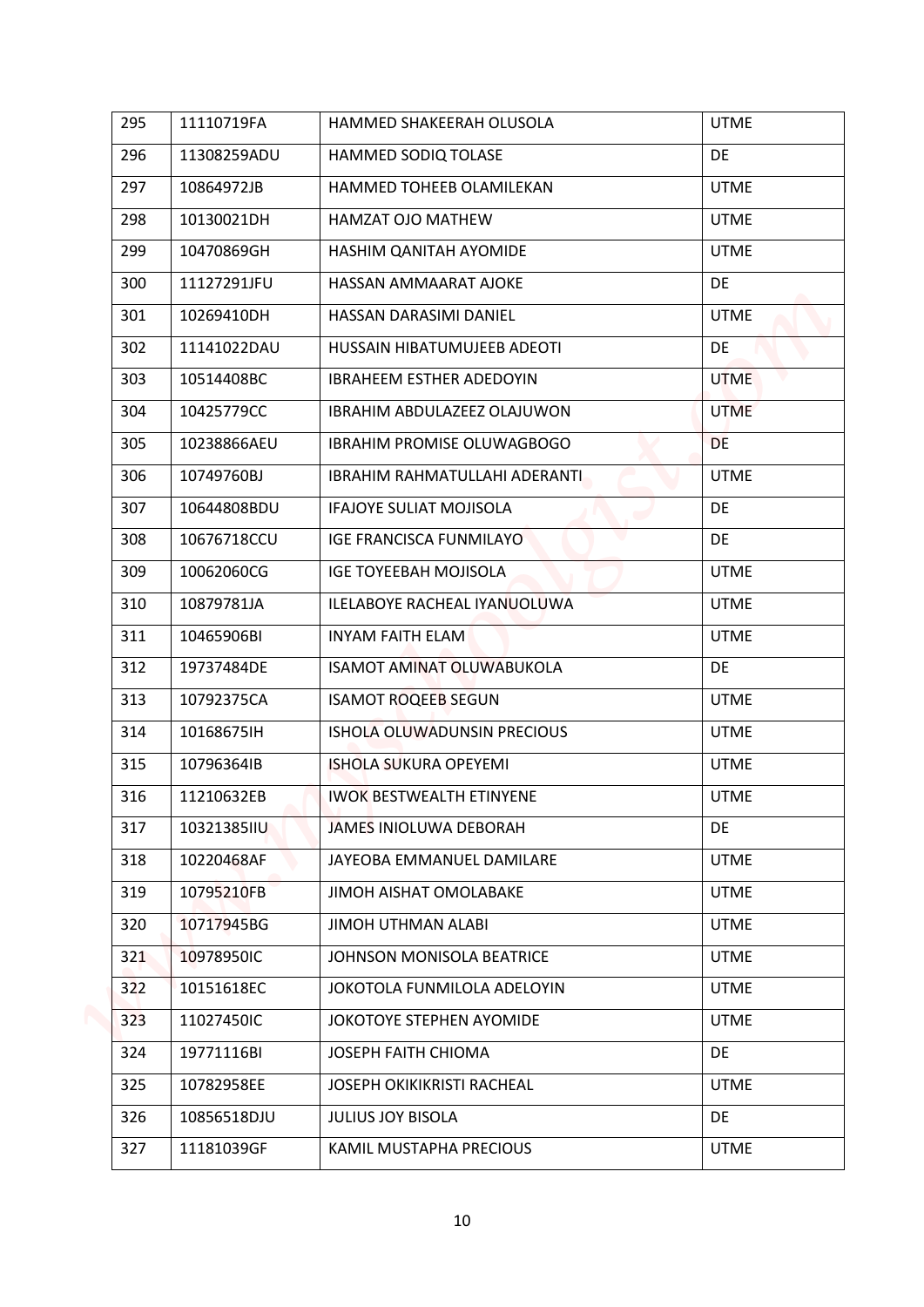| 328 | 10161299AC  | KAREEM RODIYAH ABEBI           | <b>UTME</b> |
|-----|-------------|--------------------------------|-------------|
| 329 | 10780425HH  | KAYODE EMMANUEL ABIODUN        | <b>UTME</b> |
| 330 | 10411007AJ  | KAYODE ESTHER OLUWASEUN        | <b>UTME</b> |
| 331 | 10693439AI  | KOJUSOLA PRISCILLA MOYINOLUWA  | <b>UTME</b> |
| 332 | 10118983HE  | KOLADE FAITH ARAMIDE           | <b>UTME</b> |
| 333 | 11176679FAU | KOLEDOYE OLUWATOSIN BEATRICE   | DE          |
| 334 | 10564099CI  | KOMOLAFE INIOLUWA OLADUNMOMI   | <b>UTME</b> |
| 335 | 11265803BA  | KOMOLAFE OLADAYO ABIODUN       | <b>UTME</b> |
| 336 | 10118487BA  | LAWAL AISHAT ODODOOLA          | <b>UTME</b> |
| 337 | 19706117EF  | LAWAL MOPELOLA OMOLOLA         | DE          |
| 338 | 11204378IC  | LAWAL TAWAKALITU ADUKE         | <b>UTME</b> |
| 339 | 11264414AG  | LEO-INNOCENT UNIQUE CHIMDIYA   | <b>UTME</b> |
| 340 | 11066831IFU | <b>MADUEKE UCHENNA HENRY</b>   | DE          |
| 341 | 19751366AB  | MAFIMISEBI FAVOUR MONENOYE     | <b>DE</b>   |
| 342 | 19700995IF  | MAJEKODUNMI OLUWATOMIWA SANDRA | DE          |
| 343 | 10034510DC  | MAKANJU TOLUWALOPE ADENIKE     | <b>UTME</b> |
| 344 | 11244625AJU | MAKINDE ANJOLAOLUWA OMOLIRHO   | <b>DE</b>   |
| 345 | 19711880CC  | MAKINDE BABATUNDE ABDULAZEEZ   | DE          |
| 346 | 11248232FCU | <b>MAKINDE INIOLUWA EFEOSE</b> | DE          |
| 347 | 19741208BH  | MICHEAL YEMISI DORCAS          | DE          |
| 348 | 19706693GD  | MMAHI ABIGAIL CHIAMAKA         | DE          |
| 349 | 11083913FF  | MOMOH OLUWAJOMILOJU AYODEJI    | <b>UTME</b> |
| 350 | 19741598BB  | MONDAY OLUWAJUWONLO FRIDAY     | DE          |
| 351 | 10442627BF  | <b>MORENIKEJI FAITH ISAIAH</b> | <b>UTME</b> |
| 352 | 10047349CE  | MOSHOOD QOWIYYAH OMOWUNMI      | <b>UTME</b> |
| 353 | 10895862FG  | MOSHOOD WALIYAT IBIDUN         | <b>UTME</b> |
| 354 | 10078902DH  | MUDASHIR BARAKAT ANIKE         | <b>UTME</b> |
| 355 | 11245387FB  | MUDASHIRU QUWIYAT MOTENIFAYO   | <b>UTME</b> |
| 356 | 19730693DH  | MUSTAPHA ABDULMUMIN OLUWASEGUN | DE          |
| 357 | 19703833BA  | MUSTAPHA AMINAT OMOLABAKE      | DE          |
| 358 | 10957947EB  | MUSTAPHA EYITAYO OLUWAMAYOWA   | <b>UTME</b> |
| 359 | 19768274AI  | MUSTAPHA HALIMAT OYEYEMI       | DE          |
| 360 | 10327598HD  | NJOKU CHINAZAEKPERE BLESSING   | <b>UTME</b> |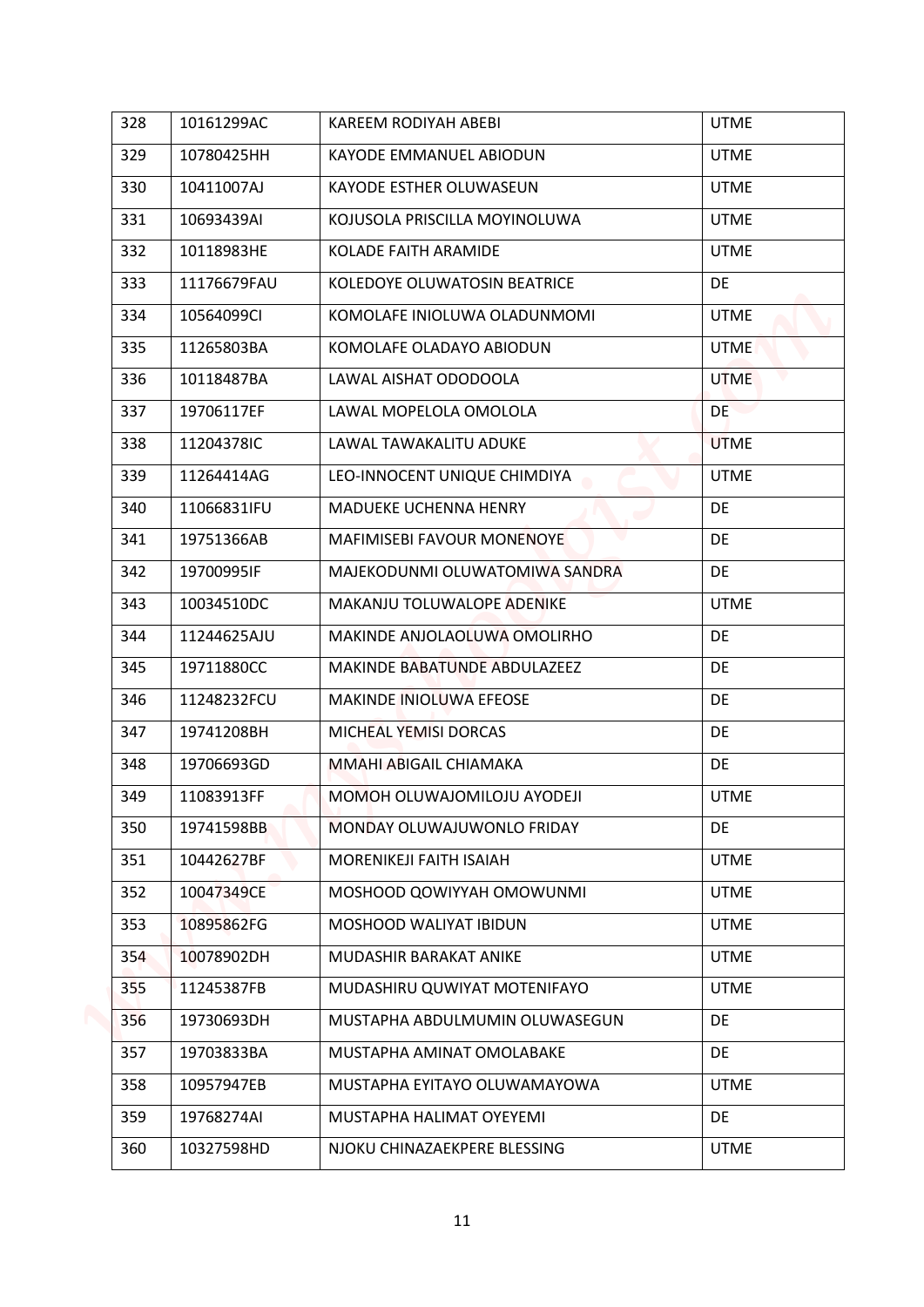| 361 | 11130766EJ  | NURUDEEN AISHAT OLAMIDE          | <b>UTME</b> |
|-----|-------------|----------------------------------|-------------|
| 362 | 11082390GF  | NWAFEJOKWU FAVOUR EBUBE          | <b>UTME</b> |
| 363 | 10467705FD  | NWAZULUAHU CHARLES               | <b>UTME</b> |
| 364 | 10488668CAU | OBI CHIBUZOR DEBORAH             | DE          |
| 365 | 10675943BJ  | <b>ODEBUNMI PEACE TEMITOPE</b>   | <b>UTME</b> |
| 366 | 10332591DC  | <b>ODEDIRAN ENIOLA GLORIA</b>    | <b>UTME</b> |
| 367 | 10146120EG  | ODEJUMO OLUWATOBI JOHNSON        | <b>UTME</b> |
| 368 | 10122828IC  | ODENIYI AKEEM OLUWATOBILOBA      | <b>UTME</b> |
| 369 | 10208878EJ  | ODESOLA ESTHER IFEDOLAPO         | <b>UTME</b> |
| 370 | 10884617DF  | ODEWALE MARYAM OMOTAYO           | <b>UTME</b> |
| 371 | 10441590CC  | ODEYEMI OLOWU OLUWADAMILOLA      | <b>UTME</b> |
| 372 | 19709878BE  | ODUNSI PRECIOUS OLUWATOMIWA      | DE          |
| 373 | 10910168BC  | OGAZI CLEMENT GODWIN             | <b>UTME</b> |
| 374 | 19737359CB  | OGBESANMI OPEOLUWA RACHAEL       | DE          |
| 375 | 10596463DD  | OGEDENGBE OYINDAMOLA BLESSING    | <b>UTME</b> |
| 376 | 10593368AG  | OGINNI BABATUNDE MAYOWA          | <b>UTME</b> |
| 377 | 10464224CA  | OGUNBANWO VICTOR OLUWATOSIN      | <b>UTME</b> |
| 378 | 10365911HJU | OGUNDARE OLASHAYO OLUWABUSOLA    | DE          |
| 379 | 19750135AI  | OGUNDOKUN ABIMBOLA OLUWADAMILOLA | DE          |
| 380 | 11164817DH  | OGUNJOBI MICHEAL OLUWASEGUN      | <b>UTME</b> |
| 381 | 11048174lH  | OGUNKOLA IFEOLUWA ESTHER         | <b>UTME</b> |
| 382 | 10469950BBU | OGUNLADE SOLOMON OLUWATOBI       | DE          |
| 383 | 10116550AB  | OGUNLEYE FAITH DAMILOLA          | <b>UTME</b> |
| 384 | 10089352BI  | OGUNLEYE FAVOUR OLUWAPELUMI      | <b>UTME</b> |
| 385 | 10243510EAU | OGUNLEYE KAYODE MOFIFOLUWA       | DE          |
| 386 | 10288071CD  | OGUNLEYE OYINKANSOLA ADEDAMOLA   | <b>UTME</b> |
| 387 | 10757927FJU | OGUNMOLA BLESSING TEMITOPE       | DE          |
| 388 | 10442779EE  | OGUNNIYI PRECIOUS ELIZABETH      | <b>UTME</b> |
| 389 | 10144913HI  | OGUNOLA DIDEOLUWA EMMANUEL       | <b>UTME</b> |
| 390 | 10382754IH  | OGUNOLA RIDWAN OLANREWAJU        | <b>UTME</b> |
| 391 | 11074186DJ  | OGUNRINDE DEBORAH OLUWAFIKAYOMI  | <b>UTME</b> |
| 392 | 11111422HF  | OGUNSEYE MOLOLUWA ESTHER         | <b>UTME</b> |
| 393 | 10478598GDU | OGUNSOLA DORCAS DARASIMI         | DE          |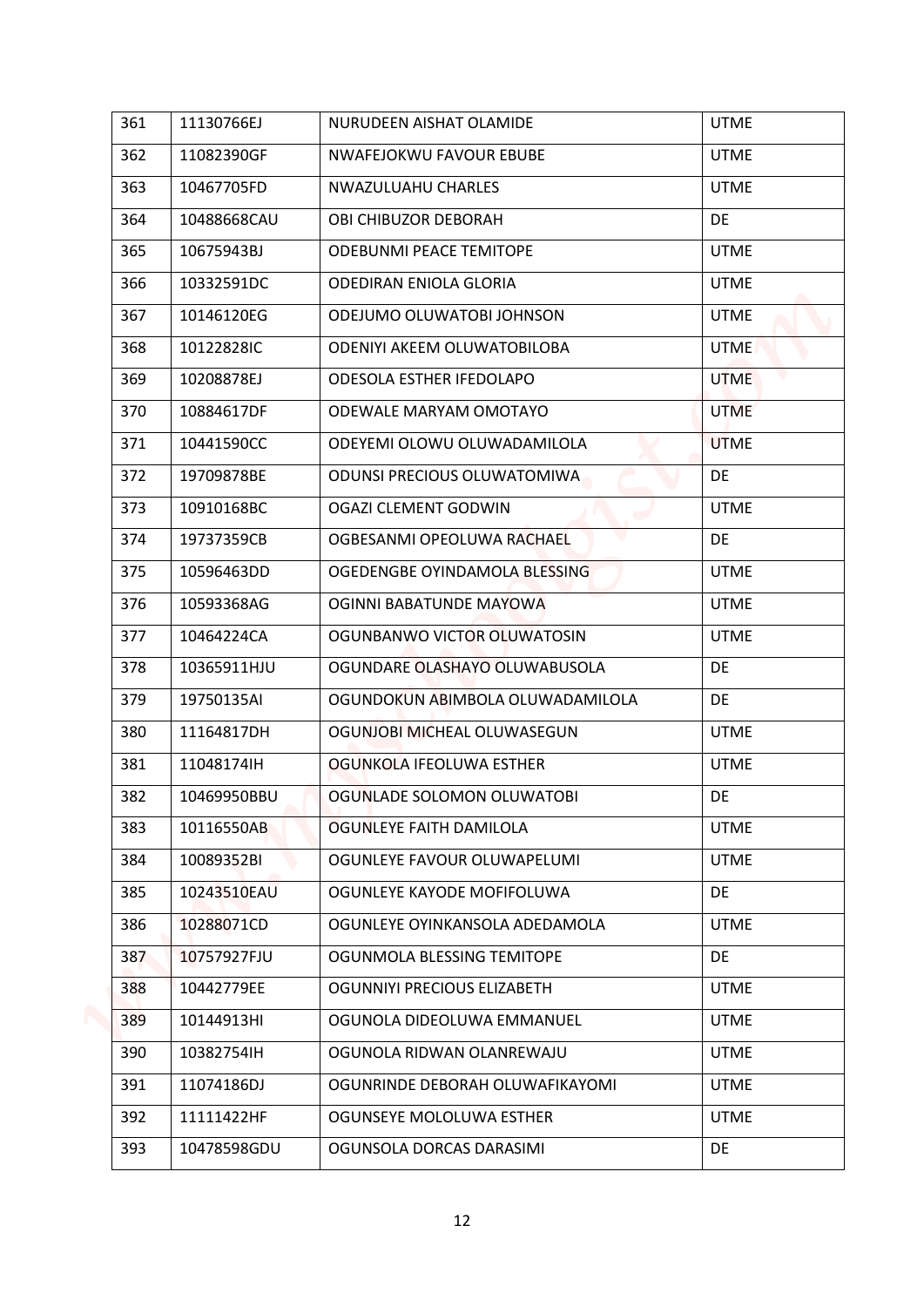| 394 | 11109006EI  | OGUNSOLA FAVOUR ABIGAIL         | <b>UTME</b> |
|-----|-------------|---------------------------------|-------------|
| 395 | 10056617FJ  | <b>OGUNSUSI KEHINDE FAITH</b>   | <b>UTME</b> |
| 396 | 10410505GA  | OGUNWOLA MARTHA OMOTOLA         | <b>UTME</b> |
| 397 | 10218893HE  | OGUNWUYI MARY OLUWABUKUNMI      | <b>UTME</b> |
| 398 | 10458357GE  | OJABELLO OPEMIPO OLUWAPAMILERIN | <b>UTME</b> |
| 399 | 11072136HI  | OJEDIRAN JEREMIAH TESTIMONY     | <b>UTME</b> |
| 400 | 10487591FA  | OJEKUNLE GLORY JOSEPHINE        | <b>UTME</b> |
| 401 | 10521852IH  | OJO BABAFEMI EMMANUEL           | <b>UTME</b> |
| 402 | 10100831BG  | OJO ESTHER OLUWAFUNMIKE         | <b>UTME</b> |
| 403 | 10078127DE  | OJO EUNICE AANUOLUWA            | <b>UTME</b> |
| 404 | 19771839IA  | OJO EUNICE ADEBOLA              | <b>DE</b>   |
| 405 | 10812406GH  | OJO IMISIOLUWA FUNMILAYO        | <b>UTME</b> |
| 406 | 10535475FF  | OJO VICTORIA OLAMIDE            | <b>UTME</b> |
| 407 | 10731234BGU | <b>OJOYE DAVID OYEDELE</b>      | <b>DE</b>   |
| 408 | 19719797DG  | OKANLAWON WONDERFUL PETER       | DE          |
| 409 | 10553519EJ  | OKE OLUWAFUNMILOLA NIFEMI       | <b>UTME</b> |
| 410 | 19740734IB  | OKEGBEMI BOLUWATIFE MARY        | DE.         |
| 411 | 10455688CA  | OKELEYE FUNMILAYO MARY          | <b>UTME</b> |
| 412 | 10033393IF  | <b>OKENIYI COVENANT SEYI</b>    | <b>UTME</b> |
| 413 | 19738966FA  | OKERIN OMOLABAKE OLOLADE        | DE          |
| 414 | 10653713HA  | OKERINOLA CALEB OLUWATOBI       | <b>UTME</b> |
| 415 | 19757738JB  | OKETIKUN OLUWASEUN TEMITOPE     | DE          |
| 416 | 11339917IJU | OKETOKUN ABAYOMI TOLULOPE       | DE          |
| 417 | 10611759CG  | OKUNADE MUMEENAT WURAOLA        | <b>UTME</b> |
| 418 | 10225142EI  | OKUNLOLA PRAISE OLUWASEYI       | <b>UTME</b> |
| 419 | 11329980CE  | OLABIYI DIHANNAT OLANREWAJU     | <b>UTME</b> |
| 420 | 10022417DD  | OLABODE OLAYIWOLA QUDUS         | <b>UTME</b> |
| 421 | 19736537GC  | OLADAPO DEBORAH OLUWATOSIN      | DE          |
| 422 | 10180923AJ  | OLADAPO INIOLUWA IRIOLAOLUWASE  | <b>UTME</b> |
| 423 | 11127024CD  | OLADAPO MUBINAT AKANKE          | <b>UTME</b> |
| 424 | 19774442DB  | OLADAYO TESTIMONY IYANUOLUWA    | DE          |
| 425 | 10186406FA  | OLADEJI IYANU GBEKELE           | <b>UTME</b> |
| 426 | 11116415DE  | <b>OLADEJO IDRIS PROSPER</b>    | <b>UTME</b> |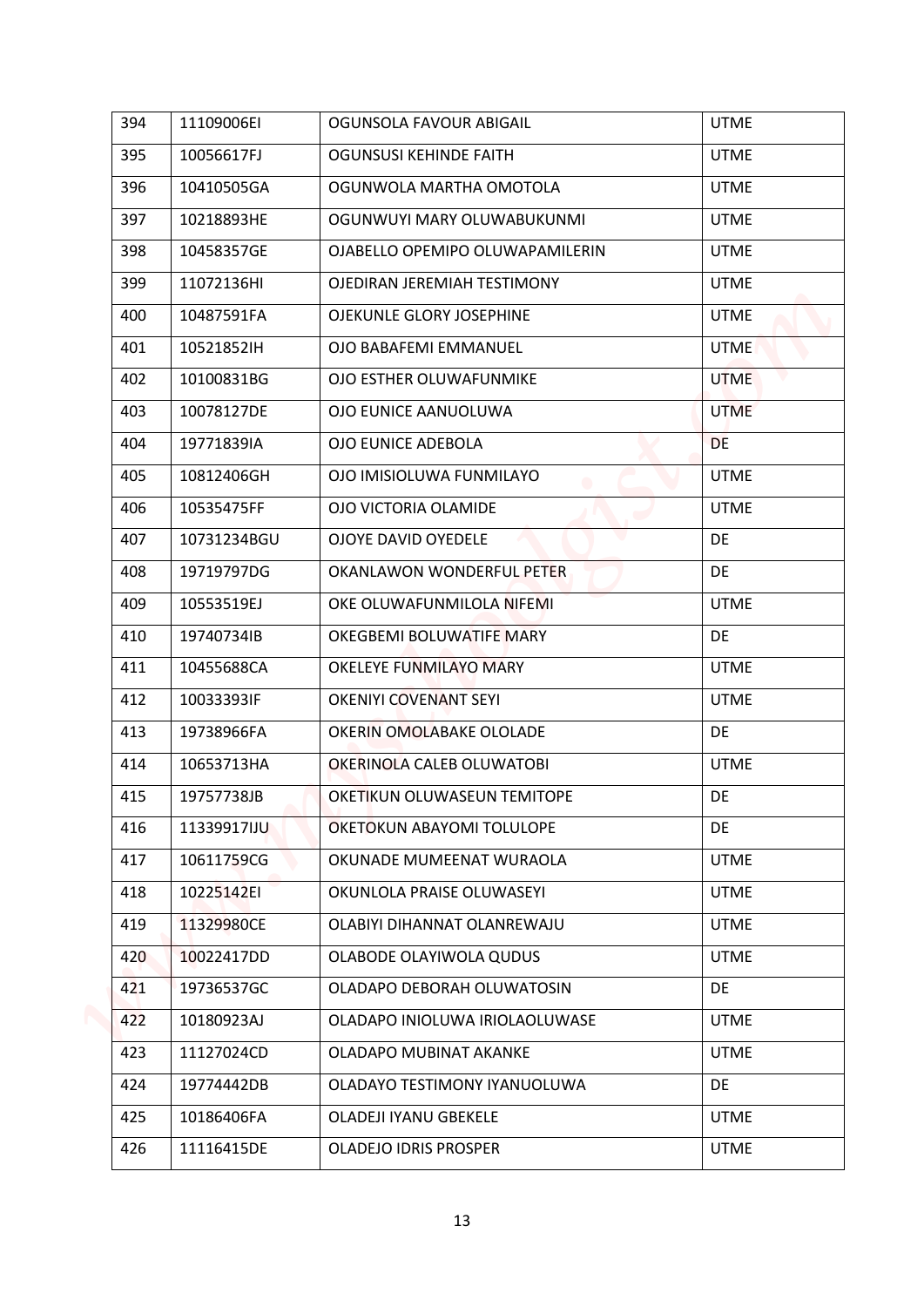| 427 | 11225354BAU | OLADEJO YUSUFF OLADIMEJI       | DE          |
|-----|-------------|--------------------------------|-------------|
| 428 | 10064099CA  | OLADEJO-DARE VICTORIA AYOMIKUN | <b>UTME</b> |
| 429 | 11077458CAU | OLADELE AHMED AYOMIDE          | DE          |
| 430 | 10193783DF  | OLADELE BOLUWATIFE DAVID       | <b>UTME</b> |
| 431 | 10768544CE  | OLADELE MARY OLAITAN           | <b>UTME</b> |
| 432 | 11060667FAU | OLADELE RACHAEL OMODASOLA      | <b>DE</b>   |
| 433 | 10237761CBU | OLADIMEJI SAMUEL TOLUWABORI    | DE          |
| 434 | 19716245CC  | OLADIPO DANIEL ADEOLA          | DE          |
| 435 | 10606419EB  | OLADIPO ENIOLA RHODA           | <b>UTME</b> |
| 436 | 19714195GB  | OLADIPUPO DAVID JESUTOBI       | DE          |
| 437 | 10556815FF  | OLADIRAN RUTH ANUOLUWAPO       | <b>UTME</b> |
| 438 | 10322487IA  | OLADOKUN FAITH OLUWANIFEMI     | <b>UTME</b> |
| 439 | 10132107IEU | <b>OLADOKUN SAMSON NULL</b>    | DE          |
| 440 | 19769554EI  | OLADOSU OLUWASHINA DAVID       | <b>DE</b>   |
| 441 | 11031911IF  | OLADOYINBO VICTOR DAMILARE     | <b>UTME</b> |
| 442 | 19771209DA  | OLAGUNJU AFEEZ OLAYEMI         | DE          |
| 443 | 10184229IC  | OLAGUNJU DEBORAH YETUNDE       | <b>UTME</b> |
| 444 | 11034705EF  | OLAGUNJU SALAMAT OLAJUMOKE     | <b>UTME</b> |
| 445 | 11230877CI  | <b>OLAIGBE EZEKIEL MERCY</b>   | <b>UTME</b> |
| 446 | 19771219JH  | OLAJIDE OKIKIJESU OLAYEMI      | DE          |
| 447 | 11240831EC  | <b>OLAKUNLE QOSIM KAYODE</b>   | <b>UTME</b> |
| 448 | 10366200IFU | OLALEKAN ROSULAT ITUNUOLUWA    | DE          |
| 449 | 10673176HFU | OLALEYE GOD'STREASURE VICTOR   | DE          |
| 450 | 10972454HD  | OLAMOYEGUN AYOMIDE OLUWAMAYOWA | <b>UTME</b> |
| 451 | 10801713DJ  | OLAMOYEGUN ODUNOLA OPEYEMI     | <b>UTME</b> |
| 452 | 19708756IC  | OLANIPEKUN AMEERAH OLAMIDE     | DE          |
| 453 | 10291327FC  | OLANIPEKUN OMOTOLA OLUWASEYI   | <b>UTME</b> |
| 454 | 10234133EB  | OLANIRAN ESTHER OLAITAN        | <b>UTME</b> |
| 455 | 10226898BI  | OLANIYAN FAREEDAH OMOBOLADE    | <b>UTME</b> |
| 456 | 10963867DC  | OLANIYI AYOMIDE OLAJUMOKE      | <b>UTME</b> |
| 457 | 10763469CA  | OLANIYI MONSUROH DOLAPO        | <b>UTME</b> |
| 458 | 10560766DGU | OLANIYI PAUL OLUWAFERANMI      | DE.         |
| 459 | 19724389DE  | OLANIYI SAMUEL OLAOLUWA        | DE          |
|     |             |                                |             |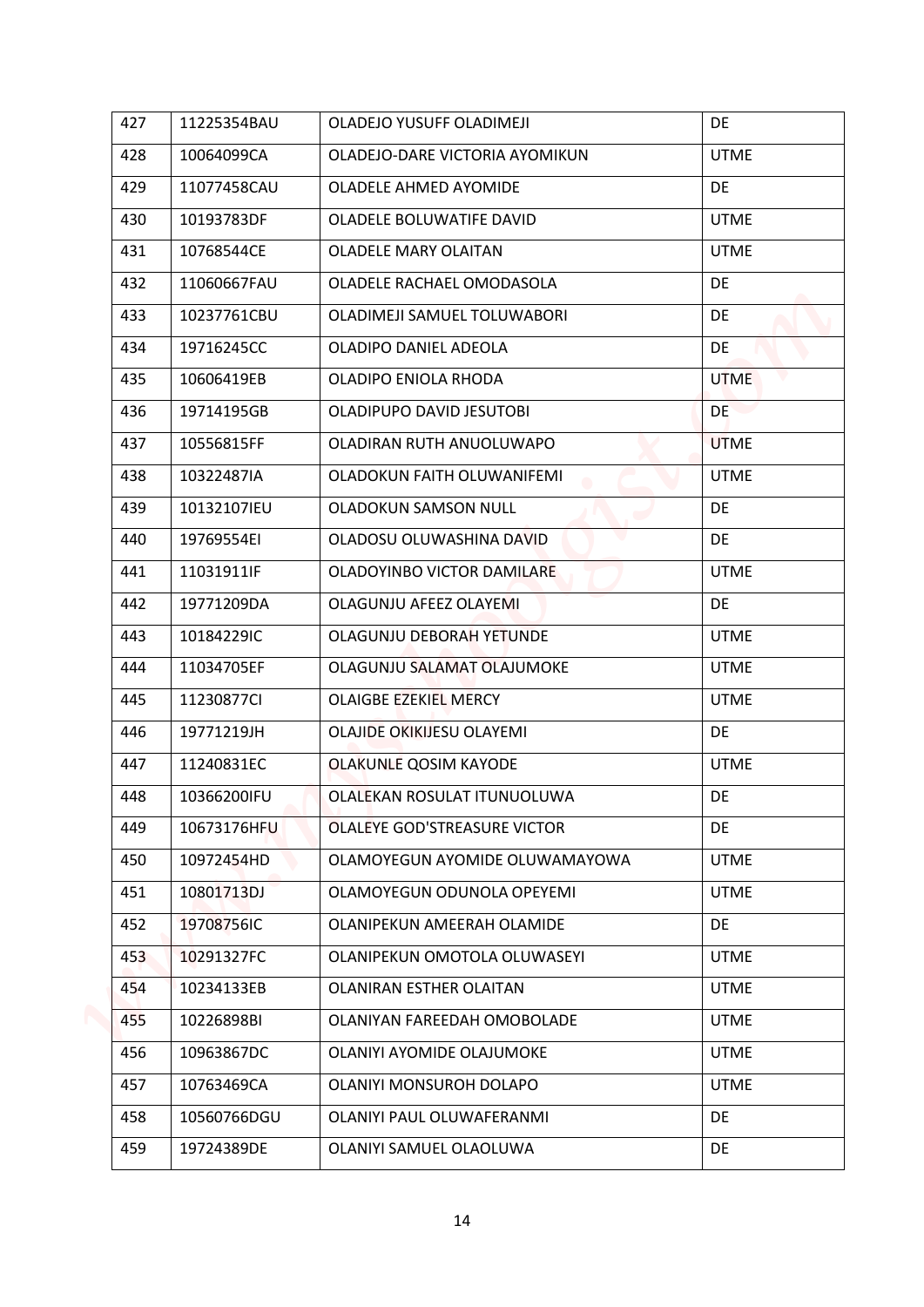| 460 | 11070504CH  | <b>OLANIYI TIMOTHY OLUWASEYI</b>                         | <b>UTME</b> |
|-----|-------------|----------------------------------------------------------|-------------|
| 461 | 19710351FA  | OLANREWAJU ABIMBOLA PATRICIA                             | DE          |
| 462 | 10462941IGU | OLANREWAJU FERANMI VICTORIA                              | DE          |
| 463 | 19720358AC  | OLAREWAJU FOLASHADE BENITA                               | DE          |
| 464 | 10781238GD  | OLARINOYE PRAISE TIRENIOLUWA                             | <b>UTME</b> |
| 465 | 19708213GC  | <b>OLAROYE BLESSING OLUWASEUN</b>                        | DE          |
| 466 | 10506922GD  | <b>OLASAN OPEYEMI BEATRICE</b>                           | <b>UTME</b> |
| 467 | 10203158EA  | OLASUNKANMI HONOUR ADEDAPO                               | <b>UTME</b> |
| 468 | 10717949AE  | OLASUPO RIDWANULLAH AJIBOLA                              | <b>UTME</b> |
| 469 | 10738976HA  | OLATIDE PRISCA OROOLUWA                                  | <b>UTME</b> |
| 470 | 19755129GB  | OLATOYAN CHRISTIANAH AYANFE                              | <b>DE</b>   |
| 471 | 10140504BGU | OLATOYAN OLASUBOMI CHRISTIANAH                           | DE          |
| 472 | 10006644BG  | OLATOYINBO AYOMIDE PAMILERIN<br>$\overline{\phantom{a}}$ | <b>UTME</b> |
| 473 | 10081689BIU | OLATOYINBO KEHINDE MORUFAT                               | DE          |
| 474 | 19721991FA  | OLATUJI MAYOWA ADUA                                      | DE          |
| 475 | 10012878DF  | OLAWALE HERITAGE SAMUEL                                  | <b>UTME</b> |
| 476 | 19740617EE  | OLAYEMI OLAWALE JOSHUA                                   | <b>DE</b>   |
| 477 | 10718809ED  | OLAYINKA DORCAS OMOLARA                                  | <b>UTME</b> |
| 478 | 10783096BI  | OLAYIWOLA AKOREDE MUBARAQ                                | <b>UTME</b> |
| 479 | 10000312JHU | <b>OLAYIWOLA FAITH SAMUEL</b>                            | DE          |
| 480 | 19733812IJ  | OLAYIWOLA OLUWAFUNMILAYO OLANIKE                         | DE          |
| 481 | 11288700JC  | OLAYIWOLA PELUMI JOSEPH                                  | <b>UTME</b> |
| 482 | 19757341CB  | OLAYIWOLA WASIU AKANO                                    | DE          |
| 483 | 19741382HH  | OLAYODE PRECIOUS TEMILOLUWA                              | DE          |
| 484 | 11026904HBU | OLOGUNEBI BARAKAT OMOLOLA                                | DE          |
| 485 | 10082092HAU | OLOKEDE OLOLADE ESTHER                                   | <b>DE</b>   |
| 486 | 19728514HF  | OLOWONIYI RACHAEL MODESOLA                               | DE          |
| 487 | 19751051HD  | OLOYEDE ABDULMUIZ TOMIWA                                 | DE          |
| 488 | 10860781FEU | OLUBIYI MODUPEOLUWA DEBORAH                              | DE          |
| 489 | 10727459IJ  | OLUDARE FAVOUR ADURAGBEMISOLA                            | <b>UTME</b> |
| 490 | 10267979GC  | OLUJIDE OMOLARA DEBORAH                                  | <b>UTME</b> |
| 491 | 19706982GJ  | OLUMAKIN KABIR TOBI                                      | DE          |
| 492 | 11117525AC  | OLUNIYI VICTOR IBUKUNOLUWA                               | <b>UTME</b> |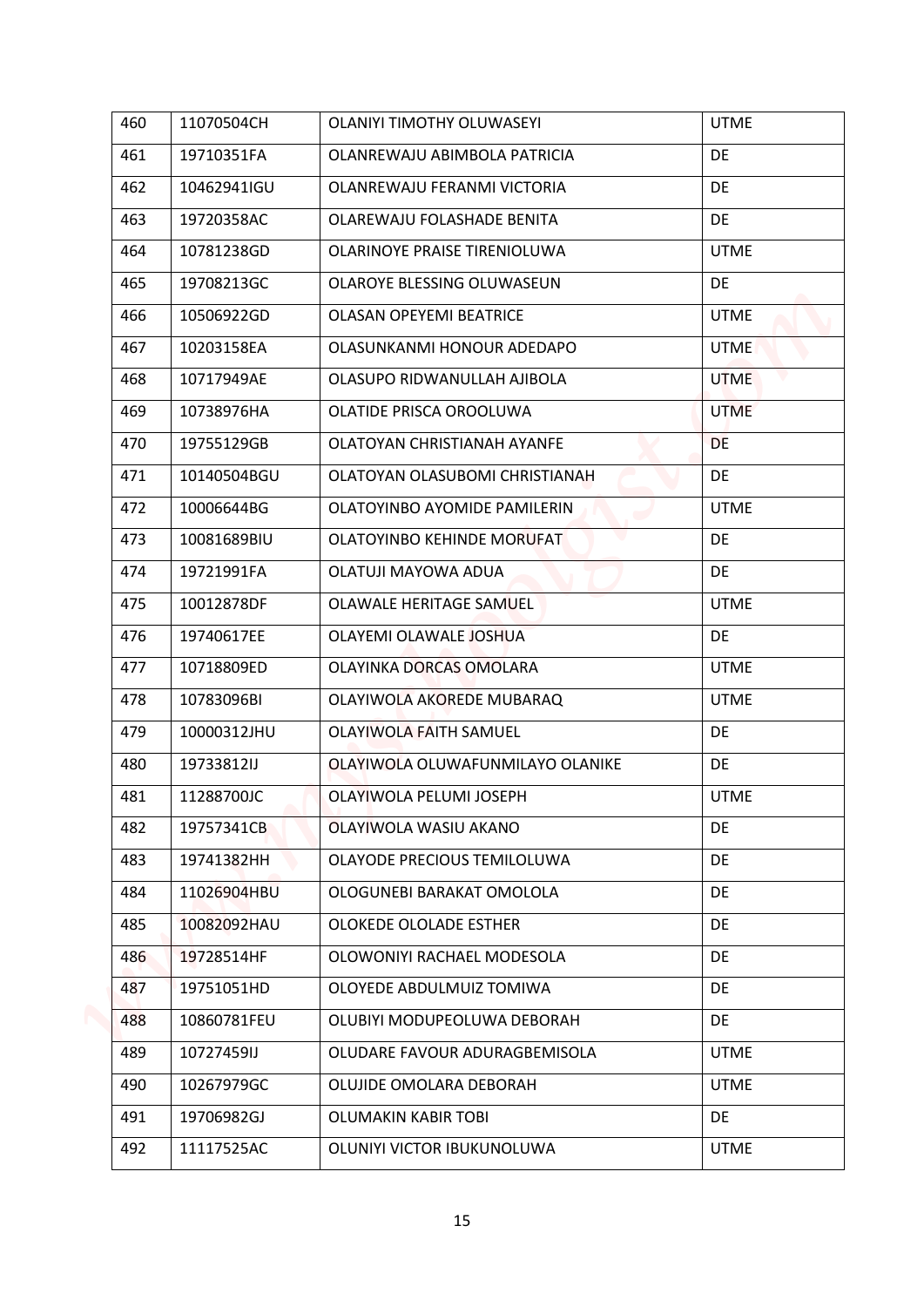| 493 | 19726982BF  | OLUOBANIYI OLUWAFEMI GODWILL         | DE          |
|-----|-------------|--------------------------------------|-------------|
| 494 | 10489721GCU | OLUSEGUN HANNAH OLUWATIMILEYIN       | DE          |
| 495 | 10366012GH  | OLUSOLA-FAMUREWA OLUWATUNMISE DANIEL | <b>UTME</b> |
| 496 | 10661433JDU | OLUWAFEMI OLADIMEJI GABRIEL          | DE          |
| 497 | 10736176DBU | OLUWAGADE JESUTOMISIN ABIGAIL        | DE          |
| 498 | 11171768DJ  | OLUWALEKE SAMUEL TEMIDAYO            | <b>UTME</b> |
| 499 | 11041249AH  | OLUWALOSEYI IBUKUN PRECIOUS          | <b>UTME</b> |
| 500 | 19773874IG  | OLUWATOYINBO TIMILEHIN OREOLUWA      | <b>DE</b>   |
| 501 | 11099205GA  | OLUWEMIMO FAVOUR TEMITAYO            | <b>UTME</b> |
| 502 | 10322317AIU | <b>OMATA MOSES OJOCHEGBE</b>         | DE.         |
| 503 | 19773953ED  | OMOTEYE FAVOUR ANUOLUWA              | <b>DE</b>   |
| 504 | 10260285FI  | OMOWAYE DORCAS OLUWATOMISIN          | <b>UTME</b> |
| 505 | 19731874ID  | ONAFOWOKAN PEACE OLOLADE             | DE          |
| 506 | 10940098EEU | ONI BOLANLE VERONICA                 | DE.         |
| 507 | 10311562GJ  | ONI EBUNOLUWA ABIODUN                | <b>UTME</b> |
| 508 | 19760442DA  | ONI MUBARAK AKINGBOLA                | DE          |
| 509 | 10143077FH  | <b>ONI PRECIOUS ATINUKE</b>          | <b>UTME</b> |
| 510 | 19734172HG  | ONIGBINDE COMFORT OLUWASEUN          | <b>DE</b>   |
| 511 | 19755827AE  | ONWURAH ONYEDIKAH IYANUOLUWA         | <b>DE</b>   |
| 512 | 11140949FF  | <b>OPARA FAVOUR PROMISE</b>          | <b>UTME</b> |
| 513 | 10489519IGU | OPARAUGO CHIDALU JOY                 | DE          |
| 514 | 19751617CE  | ORIOYE IFEOLUWA ISRAEL               | DE          |
| 515 | 11064172BB  | OSENI ISLAMIYAH TEMITOPE             | <b>UTME</b> |
| 516 | 10504779JA  | OSHO MOYOSOREOLUWA FAVOUR            | <b>UTME</b> |
| 517 | 19761702DD  | OTUNBA IBRAHIM AYODELE               | DE          |
| 518 | 10055676GJ  | <b>OWOJAIYE OLUWATOSIN GRACE</b>     | <b>UTME</b> |
| 519 | 10372639HBU | <b>OWOKADE MERCY AYOMIDE</b>         | DE.         |
| 520 | 10388551FJ  | OWOLABI OLUWAGBOTEMI DIVINE          | <b>UTME</b> |
| 521 | 10284740CF  | <b>OWOLABI TOFUNMI DORIS</b>         | <b>UTME</b> |
| 522 | 10074206GA  | OYAGADE SARAH OMOLARA                | <b>UTME</b> |
| 523 | 19731371EA  | OYAWALE SAMSON OLUWOLE               | DE          |
| 524 | 11247018AI  | OYEBODE BOLUWATIFE KEHINDE           | <b>UTME</b> |
| 525 | 10271399IE  | <b>OYEDEJI OLUFEMI STEVEN</b>        | <b>UTME</b> |
|     |             |                                      |             |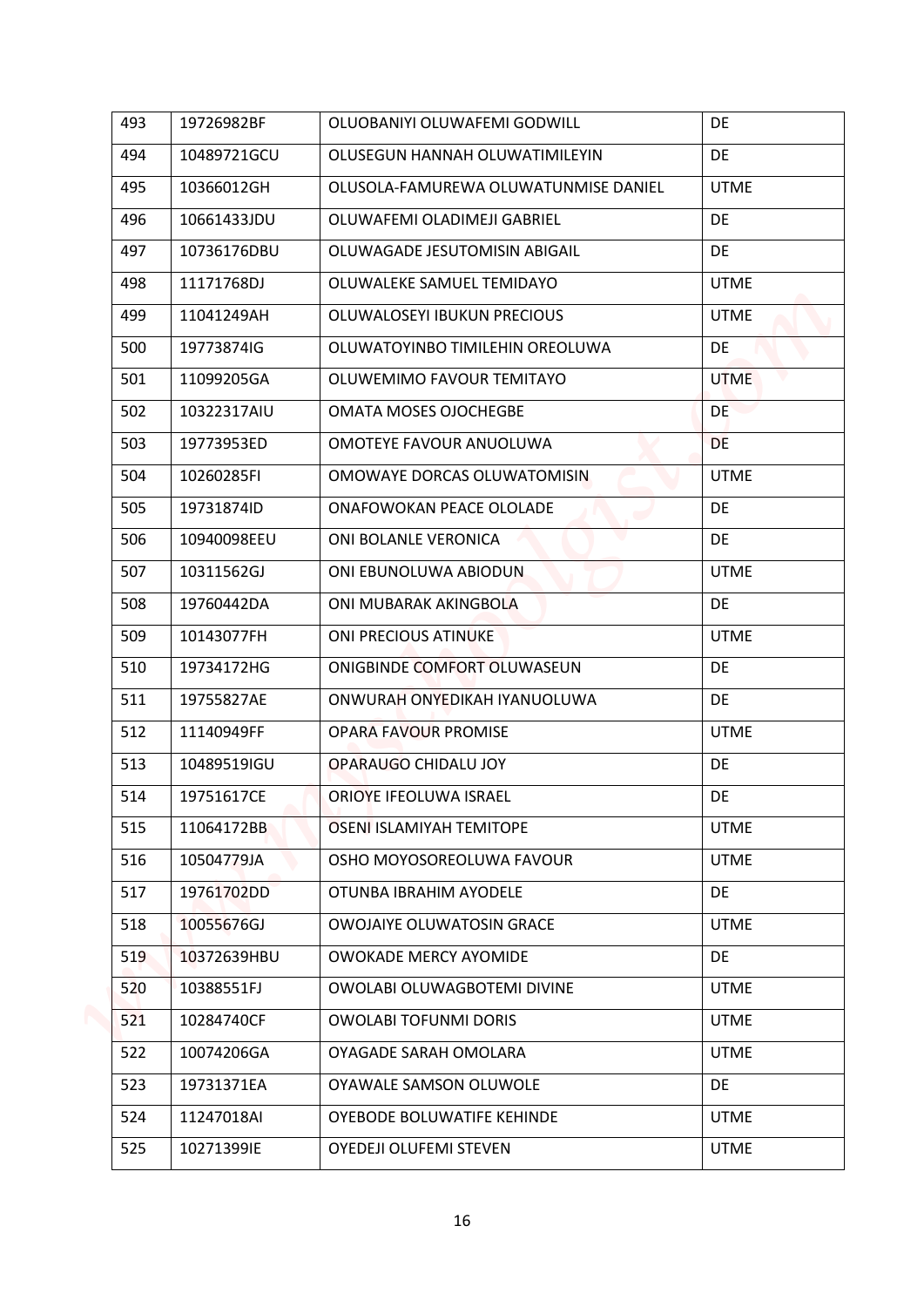| 526 | 19757360GB  | OYEDIJI DORCAS OLUWATUNMISE     | DE          |
|-----|-------------|---------------------------------|-------------|
| 527 | 10157962CC  | <b>OYEDOKUN PRAISE FUNMIFE</b>  | <b>UTME</b> |
| 528 | 10678219HI  | OYEKALE SUSANNA INIOLUWA        | <b>UTME</b> |
| 529 | 19765421DB  | OYEKANMI TIMOTHY TIMILEYIN      | <b>DE</b>   |
| 530 | 10908917HJ  | OYELAMI OYEKUNLE PAUL           | <b>UTME</b> |
| 531 | 11070168GF  | OYENIRAN SAMUEL OLAIDE          | <b>UTME</b> |
| 532 | 19740045BE  | OYENIRAN YETUNDE MARY           | <b>DE</b>   |
| 533 | 19708682BD  | OYENIYI DEBORAH OLUWATOSIN      | DE.         |
| 534 | 11192756CI  | OYERINDE PROGRESS OLADAYO       | <b>UTME</b> |
| 535 | 10649269BG  | OYERINDE TIMOTHY OLUWATIMILEHIN | <b>UTME</b> |
| 536 | 11339916JCU | OYERO VICTORIA OLABISI          | DE          |
| 537 | 10881152FB  | <b>OYETUNJI SOLOMON AYOMIDE</b> | <b>UTME</b> |
| 538 | 10851935BE  | <b>OYEWOLE TAIWO TOSIN</b>      | <b>UTME</b> |
| 539 | 10469399BF  | OYEWUSI OLASUNKANMI OYETUNDE    | <b>UTME</b> |
| 540 | 10843374IJU | OYEYODE BLESSING OREOLUWA       | DE          |
| 541 | 19739846CJ  | OYINLOLA PRAISE ISEOLUWA        | DE          |
| 542 | 10421341EH  | PATRICK VICTORIA EBUBE          | <b>UTME</b> |
| 543 | 19751120GA  | POPOOLA ELIZABETH ANU           | <b>DE</b>   |
| 544 | 11167424HD  | POPOOLA SEGUN SOLOMON           | <b>UTME</b> |
| 545 | 10330131EA  | RAHEEM ABDULLAHI ADEWALE        | <b>UTME</b> |
| 546 | 10462749IA  | RAJI JAMIAH ARAMIDE             | <b>UTME</b> |
| 547 | 19723066CG  | RAJI ROKIBAT ADENIKE            | DE          |
| 548 | 10648919JG  | RAJOLA RACHEAL OLUWATOSIN       | <b>UTME</b> |
| 549 | 10828074BB  | RICHARD LUCKY UFOMA             | <b>UTME</b> |
| 550 | 11026056JD  | SAHEED ZEENAT OMOTOLANI         | <b>UTME</b> |
| 551 | 10693527DF  | SALAKO SOFFIYAH OLUWAFERANMI    | <b>UTME</b> |
| 552 | 19775468FH  | SALAMI ABDULAZEEZ OYEKANMI      | DE          |
| 553 | 11247417HC  | SALAMI BALIKEES OYETAYO         | <b>UTME</b> |
| 554 | 10508242IA  | SALAMI OLAWALE DAMILARE         | <b>UTME</b> |
| 555 | 10282347CG  | SALAUDEEN AISHAT ATINUKE        | <b>UTME</b> |
| 556 | 10204675EI  | SALAUDEEN AMINAT MOROMOKE       | <b>UTME</b> |
| 557 | 11163872FJ  | SALAUDEEN YETUNDE NEEMOTALAH    | <b>UTME</b> |
| 558 | 10337373EC  | SALAWU RACHEL IFEOLUWA          | UTME        |
|     |             |                                 |             |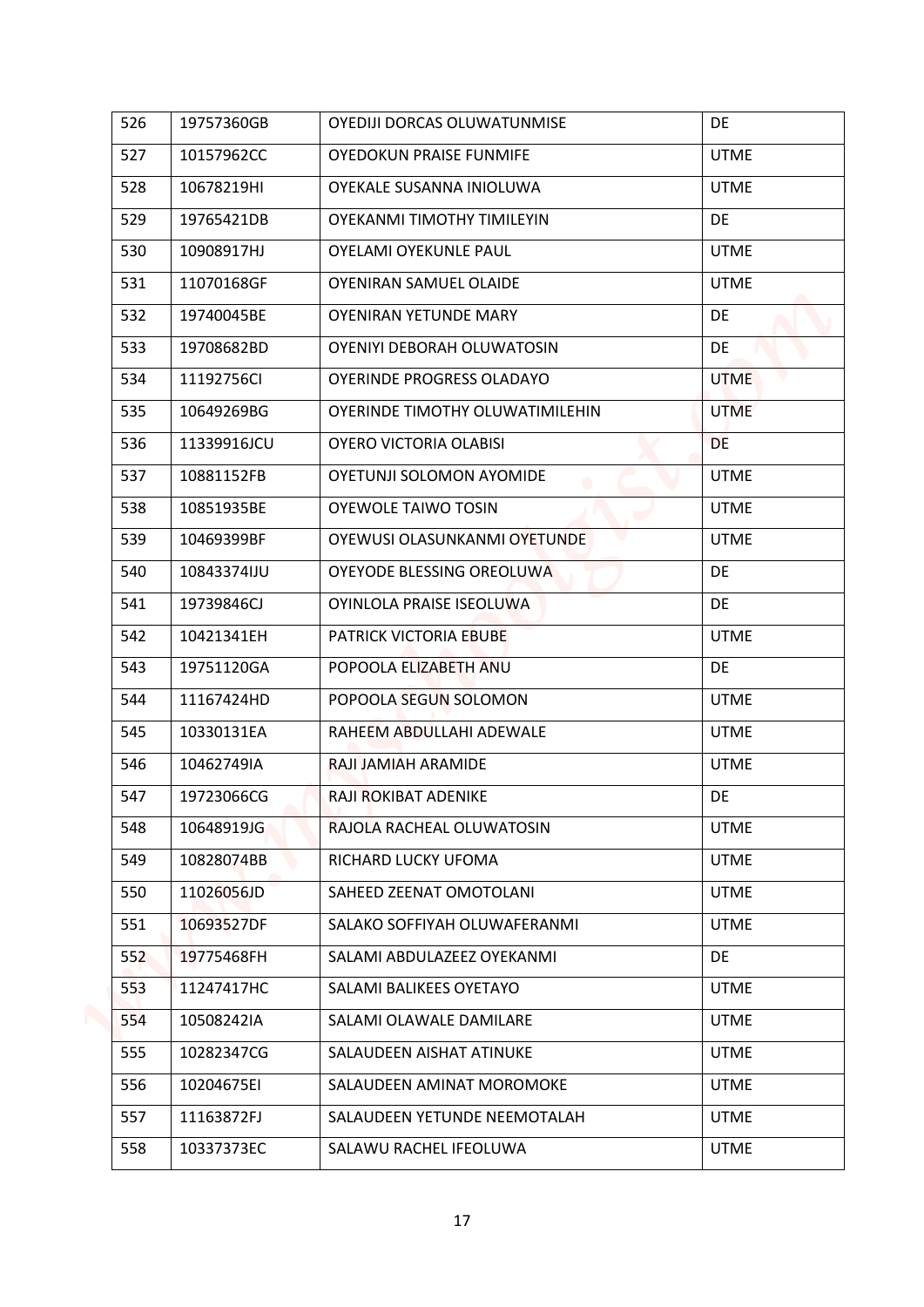| 559 | 11117491AHU | SAMI KEHINDE ISMAIL                | DE          |
|-----|-------------|------------------------------------|-------------|
|     |             |                                    |             |
| 560 | 11256330AIU | SAMSON REBECCA OMOWUMI             | DE          |
| 561 | 10595855BE  | SAMUEL TIMILEHIN OPEYEMI           | <b>UTME</b> |
| 562 | 11185734EF  | SANGOLADE FAREEDAT OYINKANSOLA     | <b>UTME</b> |
| 563 | 10395198ADU | SANGOLADE GBOLAHAN ADEDAYO         | DE          |
| 564 | 10412458CB  | SANUSI ABDULMUHEEZ OLAGOKE         | <b>UTME</b> |
| 565 | 10217581DD  | SEGILOGBON OLUWATOMISIN FAVOUR     | <b>UTME</b> |
| 566 | 10416992JG  | SHAKIRUDEEN MUNA OLUWATOSIN        | <b>UTME</b> |
| 567 | 11250307DF  | SHARAFADEEN FARUQ ADESHINA         | <b>UTME</b> |
| 568 | 19703925CF  | SHITTU MARYAM TAIWO                | <b>DE</b>   |
| 569 | 10289274AD  | SHITTU TOHEEB ALABI                | <b>UTME</b> |
| 570 | 10598373CG  | SHOKANLA SAIDAT ANUOLUWAPO         | <b>UTME</b> |
| 571 | 11139583HJ  | SODAMADE BUSHRAH KEHINDE<br>$\sim$ | <b>UTME</b> |
| 572 | 11139504CF  | SODAMADE YESIRAH TAIWO             | <b>UTME</b> |
| 573 | 10493575ED  | SODIPE MOSINMILOLUWA DEBORAH       | <b>UTME</b> |
| 574 | 10240164IHU | SOLAJA AMINAH BOLUWATIFE           | DE          |
| 575 | 10514211CB  | SOPADE ABIGAEL OLUWASEYI           | <b>UTME</b> |
| 576 | 10147500HH  | SULAIMAN KHADIJAT                  | <b>UTME</b> |
| 577 | 10444633BB  | SULEIMAN HAZANAH ADEBOLA           | <b>UTME</b> |
| 578 | 19776723HF  | SUNDAY JOSEPH OROMIDAYO            | DE          |
| 579 | 10689195DD  | SUNMONU QUADRI ADEYINKA            | <b>UTME</b> |
| 580 | 10637143BJ  | TAIWO OLUWAPELUMI ADURAGBEMI       | <b>UTME</b> |
| 581 | 11088735EC  | TIAMIYU ABIODUN ISIAQ              | <b>UTME</b> |
| 582 | 11296276GC  | TITILOYE OLAJIDE HABIDEEN          | <b>UTME</b> |
| 583 | 11249266FEU | URUEFE EJIRO FRANKILIN             | DE          |
| 584 | 10846941FI  | <b>USOH GLORY PATRICK</b>          | <b>UTME</b> |
| 585 | 19774625GE  | YEKEEN TAWAKALT OYETAYO            | DE          |
| 586 | 19733186CH  | YUNUS KAOTHARAT OLAJUMOKE          | DE          |
| 587 | 10316937EG  | YUSUF AMINAT ABISOLA               | <b>UTME</b> |
| 588 | 10365881HCU | YUSUF AMINAT OMOTOLANI             | DE          |
| 589 | 19747052EC  | YUSUF HAMZAT MOENAKI               | DE          |
| 590 | 10970547HB  | YUSUFF MUBARAK ABIOLA              | <b>UTME</b> |
| 591 | 11215089FG  | ZAYNUL-ABIDEEN SAKEENAH OLAITAN    | <b>UTME</b> |